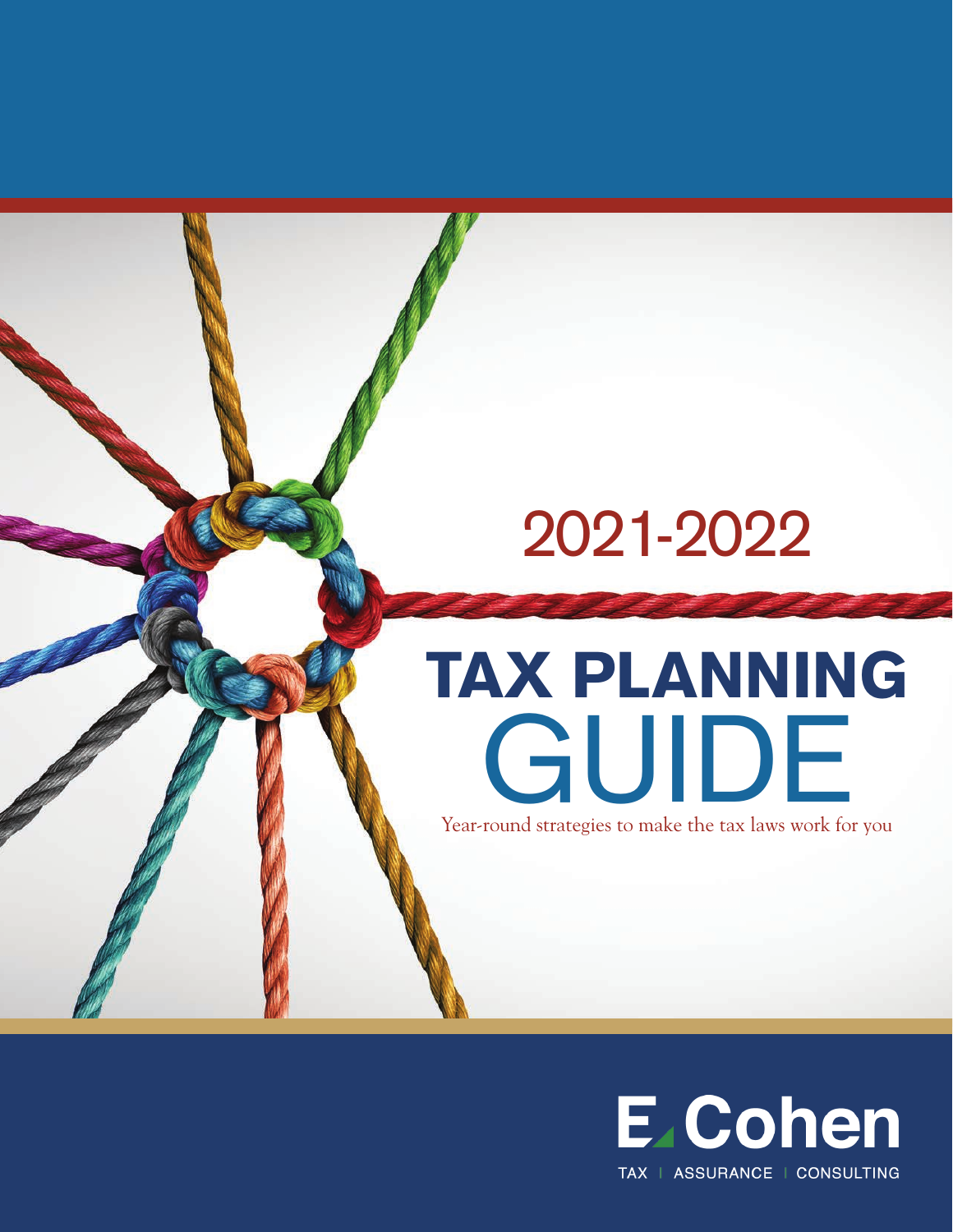# **"Uncertainty" is the watchword for 2021 tax planning**





fter the tumultuous year that was 2020, "uncertainty" remains the watchword in 2021, especially when it comes to tax planning. The shift of political control in Washington and the evolving pandemic and U.S. economic situation could result in more tax law changes — or not.

To take advantage of all available breaks, you first need to be aware of relevant tax law changes that have already gone into effect. While major changes under 2020's CARES Act have largely expired, some have been extended or even expanded by the Consolidated Appropriations Act (CAA), signed into law late last year, or the American Rescue Plan Act (ARPA), signed into law in March. The latter two laws include other tax law provisions as well. You also can't forget about the massive Tax Cuts and Jobs Act (TCJA) that generally went into effect three years ago but still impacts tax planning. Finally, you need to keep an eye out for more tax law changes that could affect 2021 planning.

This guide provides an overview of some of the most significant tax law changes going into effect this year and other key tax provisions you need to be aware of. It offers a variety of strategies for minimizing your taxes in the current tax environment. Use it to identify the best strategies for your particular situation with your tax advisor, who also can keep you apprised of any new tax law developments that might affect you.

#### **Contents**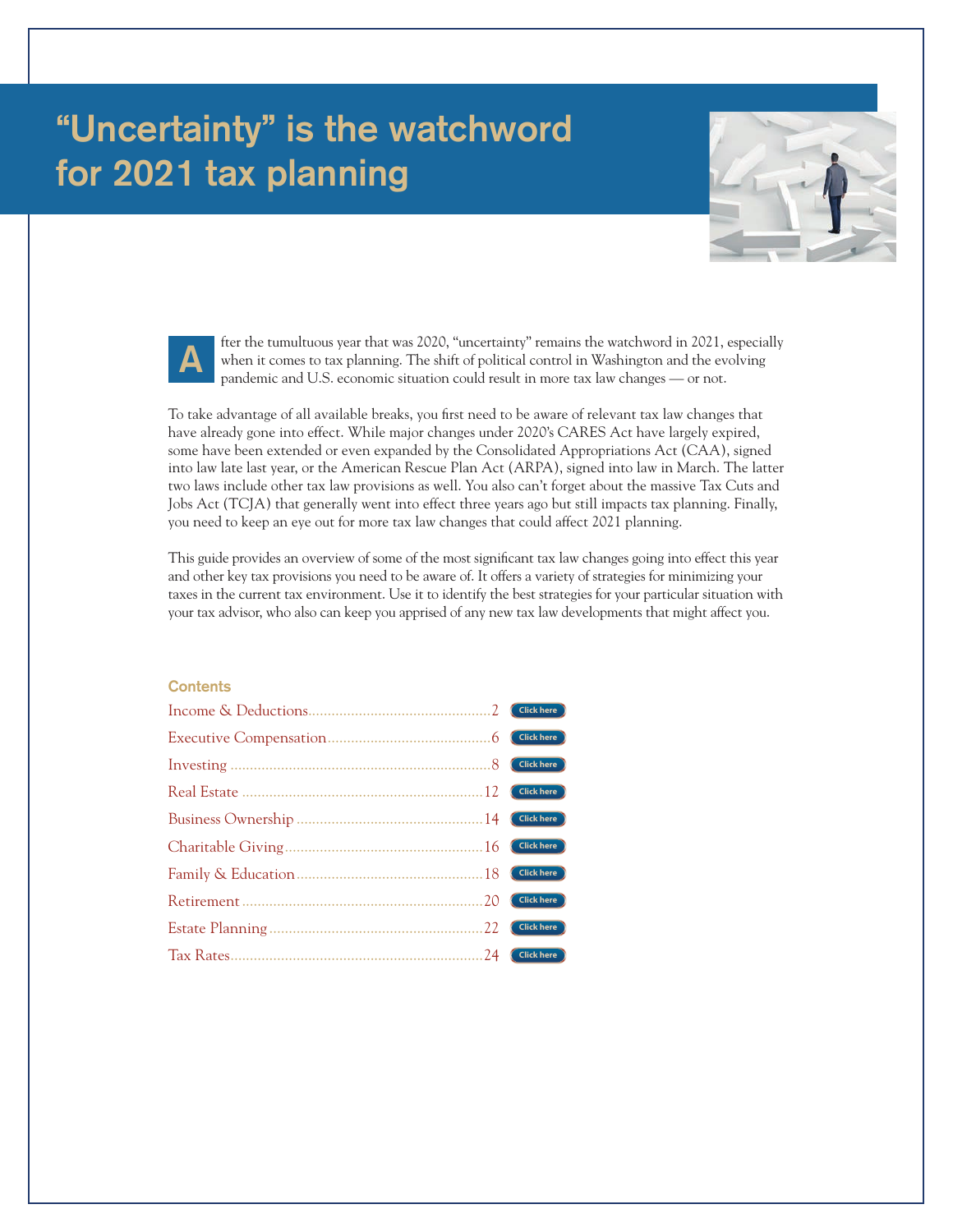# **Careful planning is especially important this year**



This is why careful planning for ordinary income and deductible expenses is always important. And possible tax rate increases make it especially important this year.

#### **Timing income and expenses**

Smart timing of income and expenses can reduce your tax liability, and poor timing can unnecessarily increase it. When you don't expect to be subject to the AMT (see page 3) in the current year or the next year, deferring income to the next year and accelerating deductible expenses into the current year may be a good idea. Why? Because it will defer tax, which usually is beneficial.

But when you expect to be in a higher tax bracket next year — or you believe tax rates may rise — the opposite approach may be beneficial: Accelerating income will allow more income to be taxed at your current year's lower rate. And deferring expenses will make the deductions more valuable, because deductions save more tax when you're subject to a higher tax rate.

Whatever the reason behind your desire to time income and expenses, you may be able to control the timing of these income items:

- Bonuses.
- $\blacktriangle$  Self-employment income,
- y U.S. Treasury bill income, and
- $\blacktriangle$  Retirement plan distributions, to the extent they won't be subject to early-withdrawal penalties and aren't required. (See page 20.)

Some *expenses* with potentially controllable timing are investment interest expense (see page 11), mortgage interest (see page 12), and charitable contributions (see page 16).

#### **TCJA is still affecting timing strategies**

The TCJA has made timing income and deductions more challenging because some strategies that taxpayers used to implement no longer

|                                                                                                                                     | <b>CHART 1</b><br>2021 standard deduction |                             |                                 |
|-------------------------------------------------------------------------------------------------------------------------------------|-------------------------------------------|-----------------------------|---------------------------------|
|                                                                                                                                     |                                           | <b>Filing status</b>        | Standard deduction <sup>1</sup> |
|                                                                                                                                     |                                           | Singles and separate filers | \$12,550                        |
|                                                                                                                                     |                                           | Heads of households         | \$18,800                        |
|                                                                                                                                     | Joint filers                              |                             | \$25,100                        |
| Taxpayers who are age 65 or older or blind can claim an additional standard deduction: \$1,350 if<br>married, \$1,700 if unmarried. |                                           |                             |                                 |



are making sense. Here's a look at some significant TCJA changes that have affected deductions:

**Reduced deduction for state and local tax.** Property tax used to be a popular expense to time. But with the TCJA's limit on the state and local tax deduction, property tax timing will likely provide little, if any, benefit for higher-income taxpayers. Through 2025, the entire itemized deduction for state and local taxes — including property tax and either income or sales tax — is limited to \$10,000 (\$5,000 for married taxpayers filing separately).

If you reside in a state with no, or low, income tax, this change might be less relevant. But keep in mind that deducting sales tax instead of income tax may be beneficial, especially if you purchased a major item, such as a car or boat.

**Suspension of miscellaneous itemized deductions subject to the 2% floor.** This deduction for expenses such as certain professional fees, investment expenses and unreimbursed employee business expenses is suspended through 2025. While this eliminates the home office deduction for employees who work from home (even if your employer has required it), if you're self-employed, you may still be able to deduct home office expenses. (See page 12.)

**More-restricted personal casualty and theft loss deduction.** Through 2025, this itemized deduction is suspended except if the loss was due to an event officially declared a disaster by the President.

**Increased standard deduction.** The TCJA nearly doubled the standard deduction. While many higher-income taxpayers will still benefit from itemizing, some — such as those in low-tax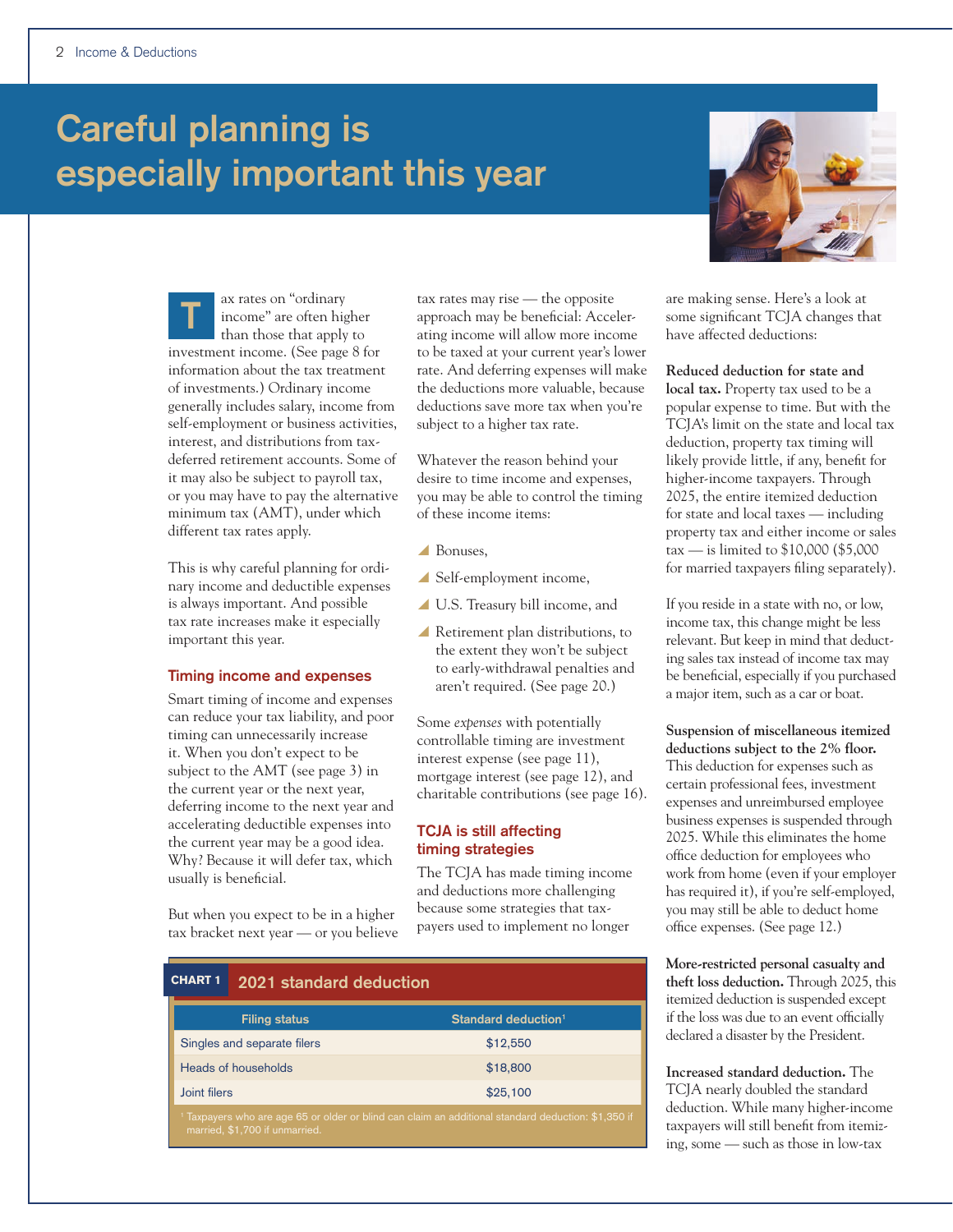#### WHAT'S NEW!

#### **Tax law uncertainty complicates timing strategies**

Determining the right timing strategies in 2021 is especially challenging because changes that might be signed into law later this year could affect the tax rate you pay on both ordinary income and investment income — probably not for 2021 but potentially for 2022, which would impact 2021 planning.

Proposals have included:

- Increasing the top ordinary income tax rate from 37% back to 39.6% (the pre-TCJA top rate),
- $\blacksquare$  Increasing the long-term capital gains and qualified dividend rate for higher-income taxpayers, and
- Broadening the NIIT (see page 11) and payroll taxes (see page 4) to apply to more types of income of higher-income taxpayers.

Check with your tax advisor for the latest information on these proposals and other tax law change developments.

states, who don't have mortgages or who aren't as charitably inclined may now save more tax by claiming the standard deduction. (See Chart 1 for the 2021 standard deduction amounts.)

### **Tax-advantaged saving for health care**

If medical expenses not paid via taxadvantaged accounts or reimbursable by insurance exceed a certain percentage of your adjusted gross income (AGI), you can claim an itemized deduction for the amount exceeding that "floor." This floor can be difficult for higher-income taxpayers to exceed.

*New!* In late 2020, the 7.5% floor (which had in recent years been a temporary reduction from 10%) was made permanent.

Eligible expenses may include health insurance premiums, long-term-care insurance premiums (limits apply), medical and dental services, and prescription drugs. Mileage driven for health care purposes also can be deducted — at 16 cents per mile for 2021.

Consider bunching elective medical procedures (and any other services and purchases whose timing you can control without negatively affecting your or your family's health) into alternating years if it would help you exceed the applicable floor and you'd have enough total itemized deductions to benefit from itemizing. If one spouse has high medical expenses and a relatively lower AGI, filing separately may allow that spouse to exceed the AGI floor and deduct some medical expenses that wouldn't be deductible if the couple filed jointly. *Warning:* Because the AMT exemption for separate returns is considerably lower than the exemption for joint returns, filing separately to exceed the floor could trigger the AMT.

You may be able to save taxes without having to worry about the medical expense deduction floor by contributing to one of these accounts:

**HSA.** If you're covered by a qualified high deductible health plan, you can contribute pretax income to an employer-sponsored Health Savings Account — or make deductible contributions to an HSA you set up yourself up to \$3,600 for self-only coverage and \$7,200 for family coverage for 2021 (plus \$1,000 if you're age 55 or older). HSAs can bear interest or be invested, growing tax-deferred similar to an IRA. Withdrawals for qualified medical expenses are tax-free, and you can carry over a balance from year to year.

**FSA.** You can redirect pretax income to an employer-sponsored Flexible Spending Account up to an employerdetermined limit — not to exceed \$2,750 in 2021. The plan pays or reimburses you for qualified medical expenses. (If

you have an HSA, your FSA is limited to funding certain permitted expenses.) What you don't use by the plan year's end, you generally lose — though your plan might give you a 2½-month grace period to incur expenses to use up the previous year's contribution.

*New!* Your plan might allow you to roll over *all* unused amounts to 2022 under the CAA.

#### **Smaller AMT threat**

The top AMT rate is 28%, compared to the top regular ordinary-income tax rate of 37%. But the AMT rate typically applies to a higher taxable income base. You must pay the AMT if your AMT liability exceeds your regular tax liability.

The TCJA substantially increases the AMT exemptions through 2025. (See Chart 8 on page 24.) This means fewer taxpayers will have to pay the AMT.

In addition, deductions used to calculate regular tax that aren't allowed under the AMT can trigger AMT liability, and there aren't as many differences between what's deductible for AMT purposes and regular tax purposes. (See Chart 2 on page 4.) This also reduces AMT risk. However, the AMT will remain a threat for some higher-income taxpayers.

So before timing your income and expenses, determine whether you're already likely to be subject to the AMT — or whether the actions you're considering might trigger it. In addition to deduction differences, some income items might trigger or increase AMT liability, such as:

- $\blacktriangle$  Long-term capital gains and qualified dividend income,
- $\blacktriangle$  Accelerated depreciation adjustments and related gain or loss differences when assets are sold, and
- $\blacksquare$  Tax-exempt interest on certain private-activity municipal bonds. (For an exception, see the warning on page 11.)

Finally, in certain situations exercising incentive stock options (ISOs) can trigger significant AMT liability. (See the warning at the top of page 7.)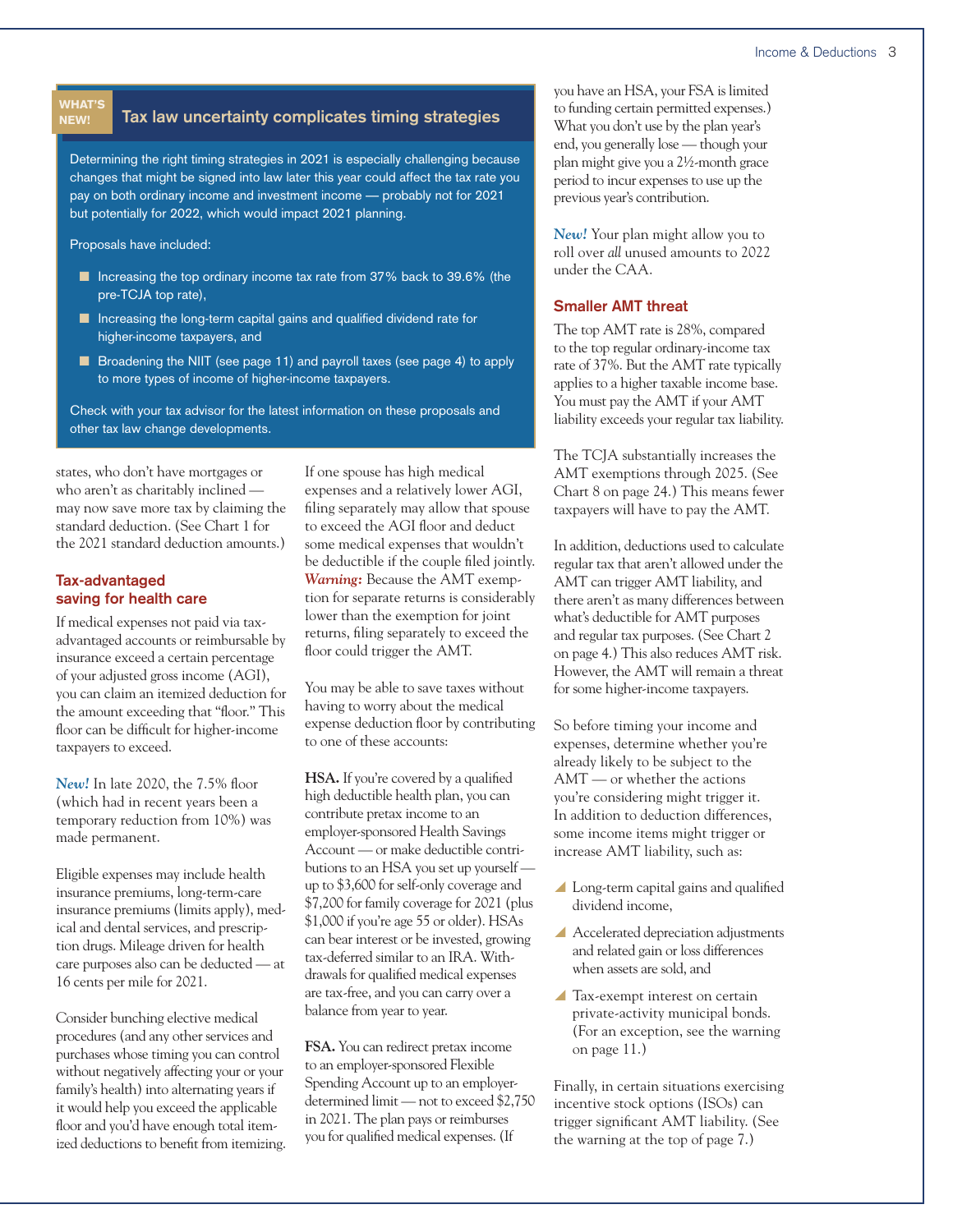#### **Avoiding or reducing AMT**

With proper planning, you may be able to avoid the AMT, reduce its impact or even take advantage of its lower maximum rate:

**If you could be subject to the AMT**  *this* **year …** consider accelerating income into this year, which may allow you to benefit from the lower maximum AMT rate. And deferring expenses you can't deduct for AMT purposes may allow you to preserve those deductions (but watch out for the annual limit on the state and local tax deduction). If you also defer expenses you *can* deduct for AMT purposes, the deductions may become more valuable because of the higher maximum regular tax rate. Finally, carefully consider the tax consequences of exercising ISOs.

**If you could be subject to the AMT**  *next* **year …** consider taking the opposite approach. For instance, defer income to next year, because you'll likely pay a relatively lower AMT rate. Also, before year end consider selling any private-activity municipal bonds whose interest could be subject to the AMT.

Also be aware that, in certain circumstances, you may be entitled to an AMT credit.

#### **Payroll taxes**

In addition to income tax, you must pay Social Security and Medicare taxes on earned income, such as salary and bonuses. The 12.4% Social Security tax applies only up to the Social Security wage base of \$142,800 for 2021. All earned income is subject to the 2.9% Medicare tax. Both taxes are split equally between the employee and the employer.

*Warning:* Deferral of the employ*ee* share (6.2% of wages) of Social Security tax available to certain employees in 2020 under the Aug. 8, 2020, presidential memorandum has *not* been extended to 2021. Under the CAA, any deferred 2020 tax must be withheld from the employee's pay and paid on a prorated basis over 2021.

#### **Self-employment taxes**

If you're self-employed, you pay both the employee and employer portions of payroll taxes on your self-employment income. The employ*er* portion (6.2% for Social Security tax and 1.45% for Medicare tax) is deductible above the line. *Warning:* Payroll tax deferral available in 2020 for the employ*er* share of Social Security tax has *not* been extended to 2021. Under the CARES Act, the first half of any deferred 2020 tax is due by Dec. 31, 2021, and the second half is due by Dec. 31, 2022.

As a self-employed taxpayer, you may benefit from other above-the-line deductions as well. You can deduct 100% of health insurance costs for yourself, your spouse and your dependents, up to your net selfemployment income. You also can deduct contributions to a retirement plan and, if you're eligible, an HSA for yourself. And you might be able to deduct home office expenses. (See page 12.) Above-the-line deductions are particularly valuable because they reduce your AGI and, depending on the specific deduction, your modified AGI (MAGI), which are the triggers for certain additional taxes and the phaseouts of many tax breaks.

#### **Additional 0.9% Medicare tax**

Another payroll tax that higher-income taxpayers must be aware of is the additional 0.9% Medicare tax. It applies to FICA wages and net self-employment income exceeding \$200,000 per year (\$250,000 if married filing jointly and \$125,000 if married filing separately).

If your wages or self-employment income varies significantly from year to year or you're nearing the threshold for triggering the additional Medicare tax, income timing strategies may help you avoid or minimize it. For example, if you're an employee, perhaps you can time when you receive a bonus or exercise stock options. If you're self-employed, you may have flexibility on when you purchase new equipment or invoice customers. If you're an S corporation shareholderemployee, you might save tax by adjusting how much you receive as salary vs. distributions. (See "Owneremployees" at right.)

Also consider the withholding rules. Employers must withhold the additional tax beginning in the pay period when wages exceed \$200,000 for the calendar year — without regard to an employee's filing status or income from other sources. So your employer might withhold the tax even if you aren't liable for it — or it might *not* withhold the tax even though you *are* liable for it.

#### **What itemized deductions may also be deductible for AMT purposes?** CHART 2

| <b>Expense</b>                                                                                  | <b>Regular tax</b> | <b>AMT</b> | For more information                                          |
|-------------------------------------------------------------------------------------------------|--------------------|------------|---------------------------------------------------------------|
| State and local income tax                                                                      |                    |            | See "TCJA is still affecting<br>timing strategies" on page 2. |
| <b>Property tax</b>                                                                             |                    |            | See "Home-related<br>deductions" on page 12.                  |
| Mortgage interest                                                                               |                    |            | See "Home-related<br>deductions" on page 12.                  |
| Interest on home equity debt<br>used to improve your principal<br>residence or second residence |                    |            | See "Home-related<br>deductions" on page 12.                  |
| Investment interest                                                                             |                    |            | See "Investment interest"<br>expense" on page 11.             |
| <b>Medical expenses</b>                                                                         |                    |            | See "Tax-advantaged saving<br>for health care" on page 3.     |
| Charitable contributions                                                                        |                    |            | See page 16.                                                  |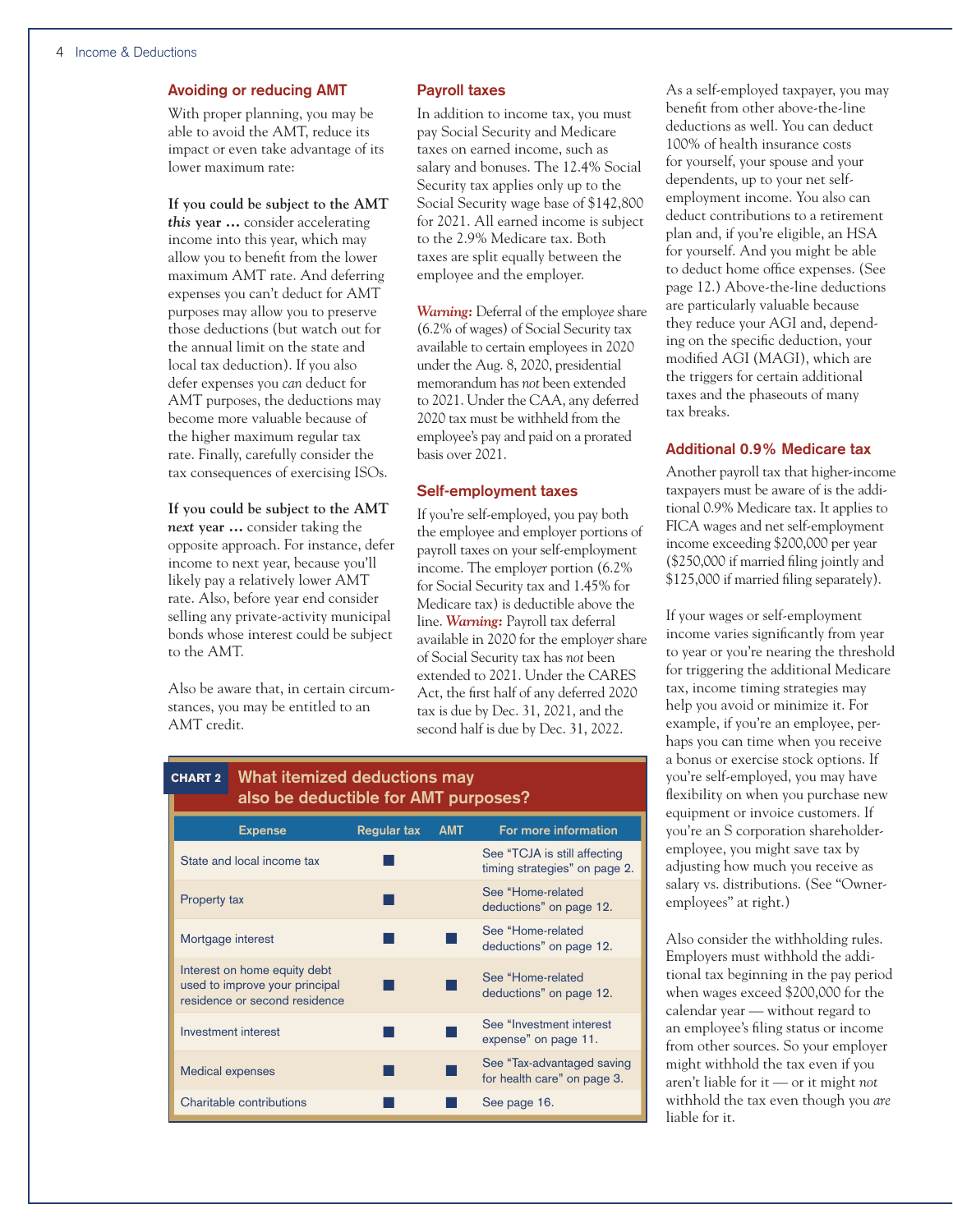#### WHAT'S NEW!

## **Have employees? You may be eligible for 2 payroll tax breaks**

To help employers retain their workforces and provide paid leave during the pandemic, legislation signed into law in 2020 offered some payroll tax relief. Much of this relief has been extended into 2021 and, in some cases, it's been expanded. Keep in mind that additional rules and limits apply, and there could be more changes to these breaks. Check with your tax advisor for the latest information.

1. **Employee retention credit.** The CARES Act created this payroll tax credit for employers whose operations were fully or partially suspended because of a COVID-19-related governmental shutdown order or whose gross receipts dropped more than 50% compared to the same quarter in the previous year (until gross receipts exceed 80% of gross receipts in the earlier quarter).

Employers whose workforces exceeded 100 employees could claim the credit for employees who'd been furloughed or had their hours reduced because of the reasons noted. If an employer had 100 or fewer employees, it could qualify for the credit regardless of whether there had been furloughs or hour reductions. The credit equaled 50% of up to a ceiling of \$10,000 in annual compensation, including health care benefits, paid to an eligible employee after March 12, 2020, through Dec. 31, 2020.

The CAA extended the credit through June 30, 2021, and for those quarters increased the credit to 70% of compensation and the ceiling to \$10,000 *per quarter.* It also reduced the gross receipts threshold to a 20% drop, and increased the threshold for a "large" employer to more than 500 employees. The ARPA extended the expanded credit through Dec. 31, 2021, but ending it sooner has been proposed. Check with your tax advisor for the latest information.

2. Paid leave credit. The Families First Coronavirus Response Act generally required employers with fewer than 500 employees to provide paid leave in certain COVID-19-related situations in 2020. Covered employers generally could take a federal payroll tax credit for 100% of the qualified sick and family leave wages they pay each quarter, up to \$511 per day for leave taken for the employee's own illness or quarantine and \$200 for leave taken to care for others. The ARPA extended the credit through Sept. 30, 2021.

If you *don't* owe the tax but your employer *is* withholding it, you can claim a credit on your 2021 income tax return. If you *do* owe the tax but your employer *isn't* withholding it, consider increasing your *income* tax withholding, which can be used to cover the shortfall and avoid interest and penalties. Or make estimated tax payments.

#### **Owner-employees**

There are special considerations if you're a business owner who also works in the business, depending on its structure:

**Partnerships and limited liability companies.** Generally, all trade or business income that flows through to you for income tax purposes is subject to self-employment taxes — even if

it isn't distributed to you. But such income may not be subject to selfemployment taxes if you're a limited partner or the LLC member equivalent. Check with your tax advisor on whether the 0.9% Medicare tax or the 3.8% NIIT (see page 11) will apply.

**S corporations.** Only income you receive as salary is subject to payroll taxes and, if applicable, the 0.9% Medicare tax. To reduce these taxes, you may want to keep your salary relatively — but not unreasonably — low and increase the income that is taxed to you through your Schedule K-1 by virtue of your share of the earnings from the business. That income isn't subject to the corporate level tax or the 0.9% Medicare tax and, typically, isn't subject to the 3.8% NIIT.

**C corporations.** Only income you receive as salary is subject to payroll taxes and, if applicable, the 0.9% Medicare tax. Nonetheless, you may prefer to take more income as salary (which is deductible at the corporate level) as opposed to dividends (which aren't deductible at the corporate level yet are still taxed at the shareholder level and could be subject to the 3.8% NIIT) if the overall tax paid by both the corporation and you would be less.

*Warning:* The IRS scrutinizes corporate payments to shareholder-employees for possible misclassification, so tread carefully.

#### **Estimated payments and withholding**

You can be subject to penalties if you don't pay enough tax during the year through estimated tax payments and withholding. Here are some strategies to help avoid underpayment penalties:

#### **Know the minimum payment rules.**

For you to avoid penalties, your estimated payments and withholding must equal at least 90% of your tax liability for 2021 or 110% of your 2020 tax (100% if your 2020 AGI was \$150,000 or less or, if married filing separately, \$75,000 or less).

**Use the annualized income installment method.** This method often benefits taxpayers who have large variability in income from month to month due to bonuses, investment gains and losses, or seasonal income (at least if it's skewed toward the end of the year). Annualizing computes the tax due based on income, gains, losses and deductions through each estimated tax period.

**Estimate your tax liability and increase withholding.** If you determine you've underpaid, consider having the tax shortfall withheld from your salary or year end bonus by Dec. 31. Because withholding is considered to have been paid ratably throughout the year, this is often a better strategy than making up the difference with an increased quarterly tax payment, which may still leave you exposed to penalties for earlier quarters.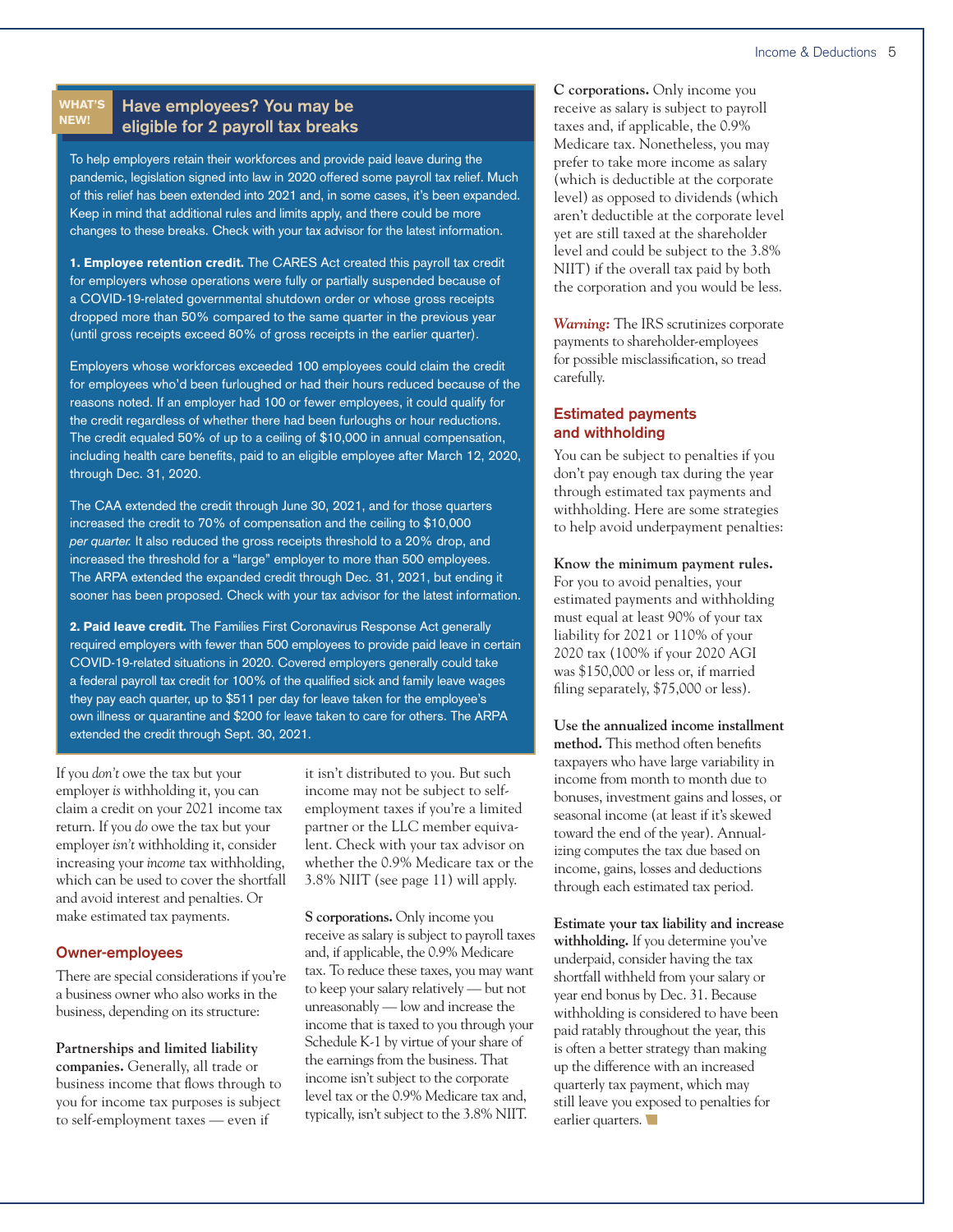# **Do you know the tax consequences of your exec comp package?**

ompensation may take several forms, including salary, fringe benefits and bonuses. If you're an executive or other key employee, you might receive stock-based compensation, such as restricted stock, restricted stock units (RSUs) or stock options (either incentive or nonqualified). Nonqualified deferred compensation (NQDC) may also be included in your exec comp package. The tax consequences of these types of compensation can be complex — subject to ordinary income, capital gains, payroll and other taxes. So smart tax planning is critical. **C**

#### **Restricted stock**

Restricted stock is stock your employer grants to you subject to a substantial risk of forfeiture. Income recognition is normally deferred until the stock is no longer subject to that risk (that is, it's vested) or you sell it. When the restriction lapses, you pay taxes on the stock's fair market value (FMV) at your ordinary-income rate. (The FMV will be considered FICA income, so it could trigger or increase your exposure to the additional 0.9% Medicare tax. See page 4.)

But with a Section 83(b) election, you can instead recognize ordinary income when you receive the stock. This election, which you must make within 30 days after receiving the stock, allows you to convert potential future appreciation from ordinary income to long-term capital gains income and defer it until the stock is sold.

The election can be beneficial if the income at the grant date is negligible or the stock is likely to appreciate significantly before income would otherwise be recognized. And with ordinary-income rates now especially low under the TCJA, it might be a good time to recognize income.

There are some potential disadvantages of a Sec. 83(b) election, however. First, prepaying tax in the current year could push you into a higher income tax bracket and trigger or increase your exposure to the additional 0.9% Medicare tax. But if your company is in the earlier stages of development, the income recognized may be relatively small.

Second, any taxes you pay because of the election can't be refunded if you eventually forfeit the stock or sell it at a decreased value. However, you'd have a capital loss in those situations.

Third, when you sell the shares, any gain will be included in net investment income and could trigger or increase your liability for the 3.8% NIIT. (See page 11.) Also, for the highest-income taxpayers, raising the long-term capital gains rate to equal the ordinary income rate has been proposed. So depending on whether that proposal becomes law and your income level, the Sec. 83(b) election might not provide a tax benefit.

See Case Study 1 for additional information, and work with your tax advisor to map out whether the Sec. 83(b) election is appropriate for your situation.

#### **RSUs**

RSUs are contractual rights to receive stock, or its cash value, after the award has vested. Unlike restricted stock, RSUs aren't eligible for the Sec. 83(b) election. So there's no opportunity to convert ordinary income into capital gains.

But they do offer a limited ability to defer income taxes: Unlike restricted stock, which becomes taxable immediately upon vesting, RSUs aren't taxable until the employee actually receives the



stock. So rather than having the stock delivered immediately upon vesting, you may be able to arrange with your employer to delay delivery.

Such a delay will defer income tax and may allow you to reduce or avoid exposure to the additional 0.9% Medicare tax (because the RSUs are treated as FICA income). However, any income deferral must satisfy the strict requirements of Internal Revenue Code Section 409A. Also keep in mind that it might be better to recognize income now because of the currently low tax rates.

#### **ISOs**

Incentive stock options allow you to buy company stock in the future (but before a set expiration date) at a fixed price equal to or greater than the stock's FMV at the date of the grant. Thus, ISOs don't provide a benefit until the stock appreciates in value. If it does, you can buy shares at a price *below* what they're then trading for, provided you're eligible to exercise the options.

ISOs receive tax-favored treatment but must comply with many rules. Here are the key tax consequences:

- You owe no tax when ISOs are granted.
- You owe no regular income tax when you exercise the ISOs.
- y If you sell the stock *after* holding the options for at least one year and then holding the shares for at least one year from the exercise date, you pay tax on the sale at your long-term capital gains rate. (Depending on what happens with proposed tax law changes and your income level, this could end up being the same as your ordinary rate.) You also may owe the NIIT.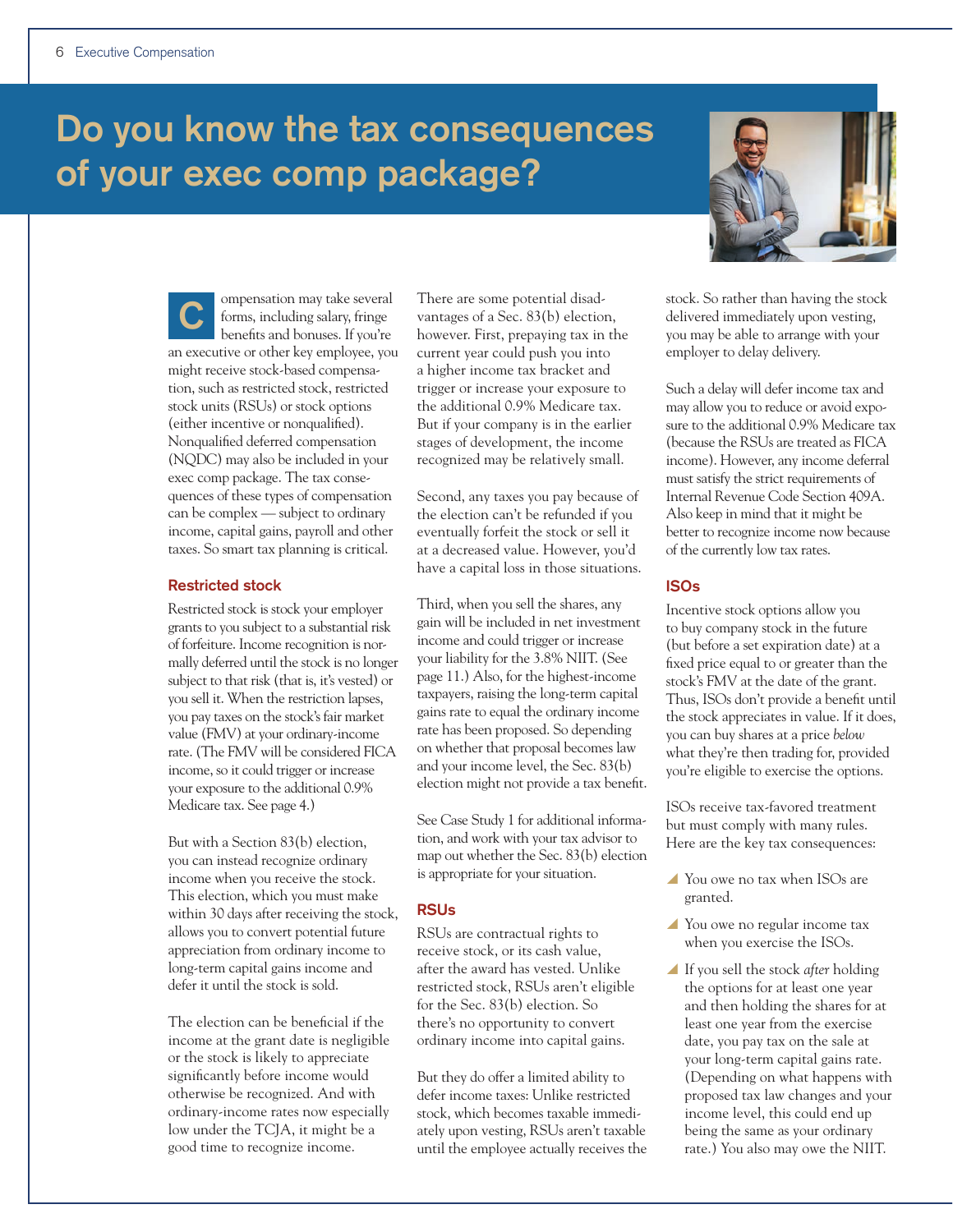y If you sell the stock *before* longterm capital gains treatment applies, a "disqualifying disposition" occurs and any gain is taxed as compensation at ordinary-income rates. (Disqualified dispositions aren't, however, subject to FICA and Medicare tax, including the additional 0.9% Medicare tax.)

*Warning:* If you don't sell the stock in the year of exercise, a tax "preference" item is created for the difference between the stock's FMV and the exercise price (the "bargain element") that can trigger the AMT. A future AMT credit, however, should mitigate this AMT hit. Plus, you may now be at lower AMT risk because of the higher AMT exemption and exemption phaseout range under the TCJA. (See Chart 8 on page 24.) Consult your tax advisor because the rules are complex.

If you've received ISOs, plan carefully when to exercise them and whether to immediately sell shares received from an exercise or hold them. Waiting to exercise ISOs until just before the expiration date (when the stock value may be the highest, assuming the stock is appreciating) and holding on to the stock long enough to garner long-term capital gains treatment often is beneficial. But there's also market risk to consider. Plus, acting earlier can be advantageous in several situations:

- $\blacktriangle$  Exercise early to start the holding period so you can sell and receive long-term capital gains treatment sooner.
- $\blacktriangle$  Exercise when the bargain element is small or when the market price is close to bottoming out to reduce or eliminate AMT liability.
- $\blacktriangle$  Exercise annually so you can buy only the number of shares that will achieve a breakeven point between the AMT and regular tax and thereby incur no additional tax.
- $\blacktriangle$  Sell in a disqualifying disposition and pay the higher ordinary-income rate to avoid the AMT on potentially disappearing appreciation.

#### **Deferral opportunity available for stock-based compensation in certain situations CASE** STUDY 1



Lina was about to receive some stock-based compensation from her employer, so she contacted her tax advisor to find out what the tax consequences would be. Her advisor explained that the tax treatment would depend on the type of stock-based compensation. For example, Lina might be able to take advantage of the Section 83(b) election. (See "Restricted stock" at left.) Or she might be eligible for a tax break under the TCJA.

The TCJA break allows for the deferral of tax on stock-based compensation in certain circumstances. Generally, it gives taxpayers the opportunity to match the taxation of restricted stock and stock options with the timing of the sale of the stock. It's intended for situations in which there is no ready market for the sale of the stock.

The availability of the deferral opportunity is limited, however. It generally will apply only if at least 80% of full-time employees are covered by the stock-based compensation plan.

On the negative side, exercising early accelerates the need for funds to buy the stock, exposes you to a loss if the shares' value drops below your exercise cost, and may create a tax cost if the preference item from the exercise generates an AMT liability.

The timing of ISO exercises also could positively or negatively affect your liability for higher tax rates and the NIIT. See Case Study 1 for additional information and, with your tax advisor, evaluate the risks and crunch the numbers to determine the best strategy for you.

### **NQSOs**

The tax treatment of nonqualified stock options is different from the tax treatment of ISOs: NQSOs create compensation income (taxed at ordinary-income rates) on the bargain element when exercised (regardless of whether the stock is held or sold immediately), but they don't create an AMT preference item.

You may need to make estimated tax payments or increase withholding to fully cover the tax on the exercise. Keep in mind that an exercise could trigger or increase exposure to top tax rates, the additional 0.9% Medicare tax and the NIIT.

#### **NQDC plans**

These plans pay executives in the future for services to be currently performed. They differ from qualified plans, such as 401(k)s, in several ways. For example, unlike 401(k) plans, NQDC plans can favor highly compensated employees, but plan funding isn't protected from the employer's creditors. (For more on 401(k)s, see page 20.)

One important NQDC tax issue is that payroll taxes (see page 4) are generally due once services have been performed and there's no longer a substantial risk of forfeiture — even though compensation may not be paid or recognized for income tax purposes until much later. So your employer may withhold your portion of the payroll taxes from your salary or ask you to write a check for the liability. Or it may pay your portion, in which case you'll have additional taxable income. *Warning:* The additional 0.9% Medicare tax could also apply.

Keep in mind that the rules for NQDC plans are tighter than they once were, and the penalties for noncompliance can be severe: You could be taxed on plan benefits at the time of vesting, and a 20% penalty and potential interest charges also could apply. So check with your employer to make sure it's addressing any compliance issues.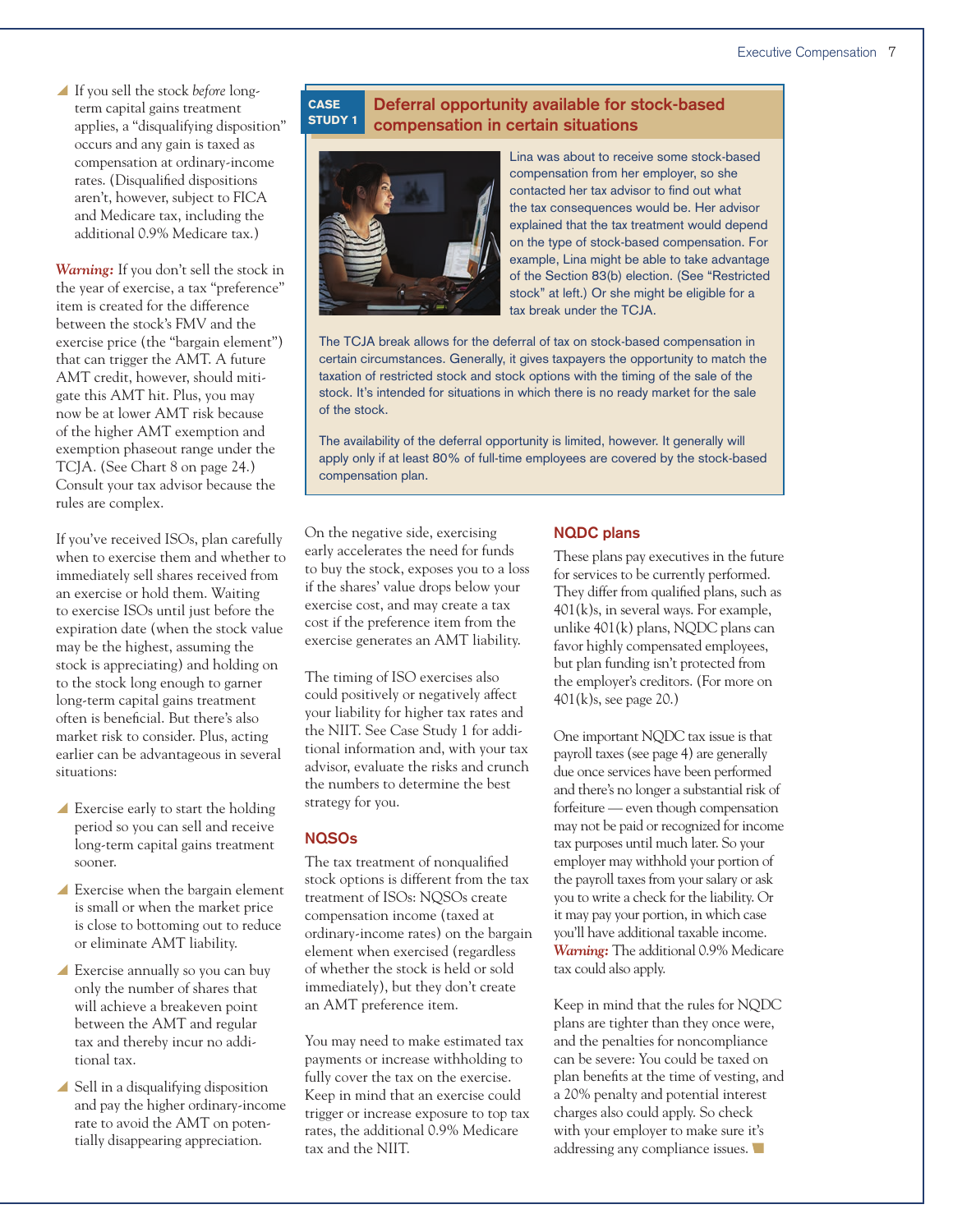# **Don't let taxes erode your investment returns**



or at least the first half of 2021, the stock market has generally been on an upward trend. But economic, political and pandemic uncertainty could cause volatility to resume. Such uncertainty also makes tax planning for investments challenging. Tax treatment of investments varies dramatically based on factors such as type of investment, type of income it produces, how long you've held it and whether any special limitations or breaks apply. **F**

And there are many additional factors to evaluate before deciding whether to sell or hold an investment, such as investment goals, time horizon, risk tolerance, factors related to the investment itself, fees and charges that apply to buying and selling securities, and your need for cash. But taxes are still important to consider if you want to prevent them from eroding your returns.

#### **Capital gains tax and timing**

Although time, not timing, is generally the key to long-term investment success, timing can have a dramatic impact on the tax consequences of investment activities. Your marginal long-term capital gains rate can be as much as 20 percentage points lower than your ordinary-income tax rate.

The long-term capital gains rate applies to investments held for more than 12 months. The applicable rate depends on your income level and the type of asset you've sold. (See Chart 3.)

Under the TCJA, through 2025, the top long-term gains rate of 20% kicks in before the top ordinary-income rate does. (See Chart 8 on page 24.) Lawmakers could, however, make

changes to the rates sooner. Taxing long-term gains of the highest-income taxpayers at their ordinary-income rate has been proposed, though a smaller increase may be more likely. Higher rates already apply to certain types of assets. (See Chart 3.)

Holding on to an investment until you've owned it more than one year may help substantially cut tax on any gain. Keeping it even longer can also make tax sense. But be sure to look at your specific situation, and keep an eye out for possible tax law changes.

#### **Being tax-smart with losses**

Losses aren't truly losses until they're realized — that is, generally until you sell the investment for less than what you paid for it. So while it's distressing to see an account statement that shows a large loss, the loss won't affect your current tax situation as long as you still own the investment.

Realized capital losses are netted against realized capital gains to determine capital gains tax liability. If net losses exceed net gains, you can deduct only \$3,000 (\$1,500 for married taxpayers filing separately) of losses per year

## CHART 3 **What's the maximum 2021 capital gains tax rate?**

| Type of gain                                                                                          | Rate <sup>1</sup>                       |
|-------------------------------------------------------------------------------------------------------|-----------------------------------------|
| Short-term (assets held 12 months or less)                                                            | Taxpayer's ordinary-<br>income tax rate |
| Long-term (assets held more than 12 months)                                                           | 15%                                     |
| Some key exceptions                                                                                   |                                         |
| Long-term gain of certain higher-income taxpayers                                                     | $20%$ <sup>2</sup>                      |
| Most long-term gain that would be taxed at 10% or<br>12% based on the taxpayer's ordinary-income rate | 0%                                      |
| Long-term gain on collectibles, such as artwork<br>and antiques                                       | 28%                                     |
| Long-term gain attributable to certain recapture of<br>prior depreciation on real property            | 25%                                     |
| Gain on qualified small business (QSB) stock held<br>more than 5 years                                |                                         |
| Acquired before Feb. 18, 2009                                                                         | $14\%$ <sup>3</sup>                     |
| ■ Acquired on or after Feb. 18, 2009, and before<br>Sept. 28, 2010                                    | $7\%$ <sup>4</sup>                      |
| ■ Acquired on or after Sept. 28, 2010                                                                 | 0%                                      |

extent that modified adjusted gross income (MAGI) exceeds \$200,000 (singles and heads of households), \$250,000 (married filing jointly) or \$125,000 (married filing separately).

 The 20% rate applies only to those with taxable income exceeding \$445,850 (singles), \$473,750 Eur nousenoids), \$501,600 (joint filers) or \$250,800<br>ve rate based on a 50% exclusion from a 28% rate.<br>ve sete besure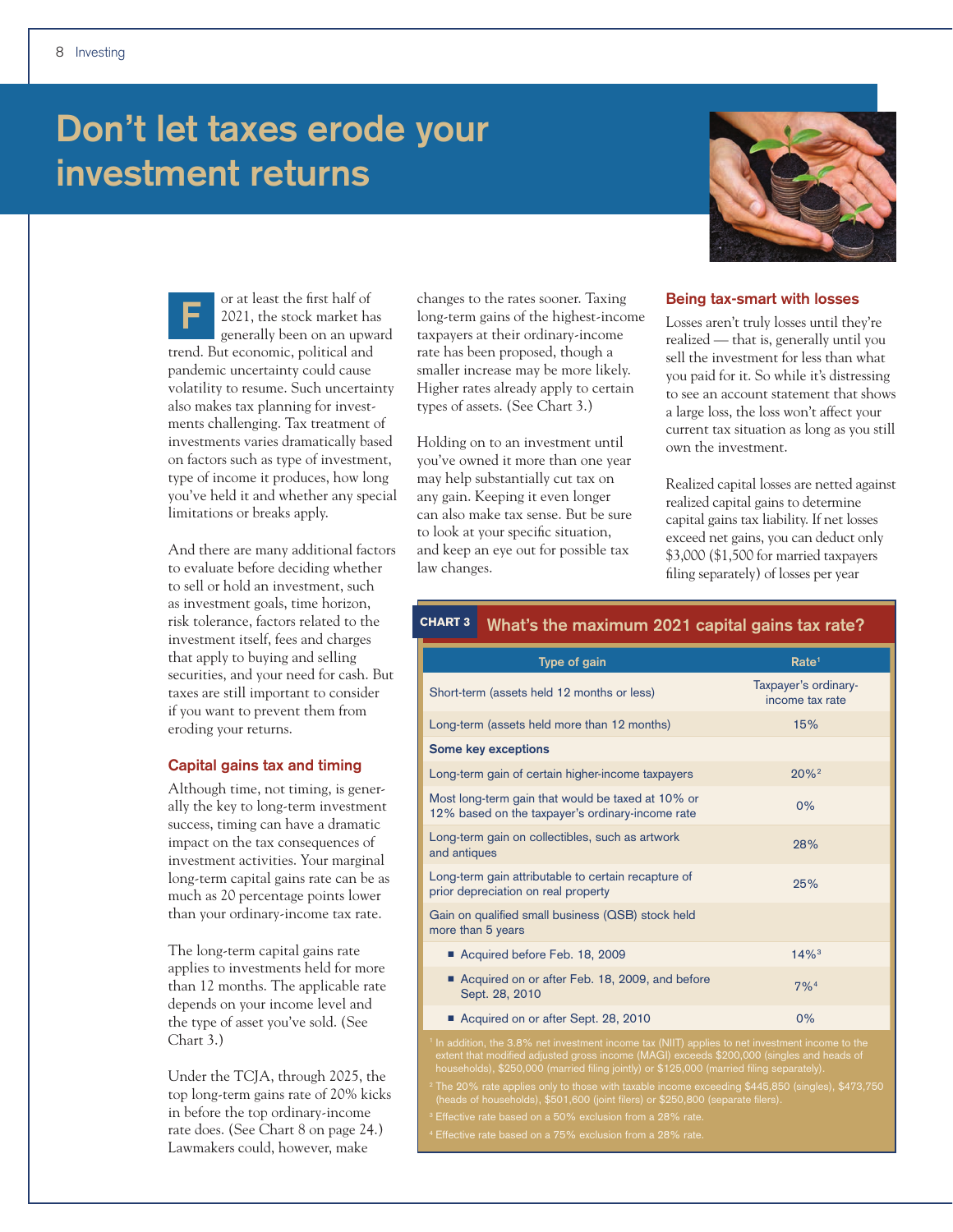against ordinary income (such as wages, self-employment and business income, interest, dividends, and taxable retirement plan distributions). But you can carry forward excess losses until death.

If you don't have enough gains to absorb losses, you could be left with losses in excess of the annual ordinary-income deduction limit. So think twice before selling an investment at a loss. After all, if you hold on to the investment, it may recover the lost value. In fact, a buy-and-hold strategy works well for many long-term investors because it can minimize the effects of market volatility.

Of course, an investment might continue to lose value. That's one reason why tax considerations shouldn't be the primary driver of investment decisions. If you're ready to divest yourself of a poorly performing stock because, for example, you don't think its performance will improve or your investment objective or risk tolerance has changed, don't hesitate solely for tax reasons.

Plus, building up losses for future use could be beneficial. This may be especially true if you have a large investment portfolio, real estate holdings or a closely held business that might generate substantial future gains, or if tax rates increase.

Finally, remember that capital gains distributions from mutual funds can also absorb capital losses.

#### **Wash sale rule**

If you want to achieve a tax loss with minimal change in your portfolio's asset allocation, consider the wash sale rule. It prevents you from taking a loss on a security if you buy a substantially identical security (or an option to buy such a security) within 30 days before or after you sell the security that created the loss. You can recognize the loss only when you sell the replacement security.

Fortunately, there are ways to avoid triggering the wash sale rule and still achieve your goals. For example, you can:

- Sell the security and immediately buy securities of a different company in the same industry or shares in a mutual fund that holds securities much like the ones you sold,
- $\blacktriangle$  Sell the security and wait 31 days to repurchase the same security, or
- $\blacktriangle$  Before selling the security, purchase additional shares of that security equal to the number you want to sell at a loss, and then wait 31 days to sell the original portion.

#### **How to qualify for the 0% capital gains rate** STUDY 2



Faced with a long-term capital gains tax rate of 23.8% (20% for the top tax bracket, plus the 3.8% NIIT), David and Michelle decide to give some appreciated stock to their adult daughter, Alexis. Just out of college and making only enough from her entry-level job to leave her with \$25,000 in taxable income, Alexis falls into the 12% ordinary-income tax bracket and the 0% long-term capital gains bracket.

However, the 0% rate applies only to the extent that capital gains "fill up" the gap between Alexis's taxable income and the top end of the 0% bracket. For 2021, the 0% bracket for singles tops out at \$40,400, (just \$125 less than the top of the 12% ordinary-income bracket). So if Alexis sells the stock her parents transferred to her and her gains are \$15,000, the entire amount will qualify for the 0% rate. The sale will be tax-free vs. the \$3,570 David and Michelle would have owed had they sold the stock themselves.

*Warning:* If Alexis had been subject to the "kiddie tax" (see page 18), the results would have been quite different. It's also important to consider any gift tax consequences before transferring stock. (See page 22.)

Alternatively, you can do a bond swap, where you sell a bond, take a loss and then immediately buy another bond of similar quality and duration from a different issuer. Generally, the wash sale rule doesn't apply because the bonds aren't considered substantially identical. Thus, you can achieve a tax loss with virtually no change in economic position.

*Warning:* You can't avoid the wash sale rule by selling stock at a loss in a taxable account and purchasing the same stock within 30 days in a tax-advantaged retirement account.

#### **Mutual funds**

Investing in mutual funds is an easy way to diversify your portfolio. But beware of the tax pitfalls.

First, mutual funds with high turnover rates can create income that's taxed at ordinary-income rates. Choosing funds that provide primarily long-term gains can save you more tax dollars because of the lower long-term rates.

Second, earnings on mutual funds are typically reinvested. Unless you or your investment advisor increases your basis accordingly, you may report more gain than required when you sell the fund. Brokerage firms are required to track (and report to the IRS) your cost basis in mutual funds acquired in recent years.

Third, buying equity mutual fund shares late in the year can be costly taxwise. See Case Study 3 on page 10 to learn why.

#### **Small business stock**

By purchasing stock in certain small businesses, you can diversify your portfolio. You also may enjoy preferential tax treatment:

**Conversion of capital loss to ordinary loss.** If you sell qualifying Section 1244 small business stock at a loss, you can treat up to \$50,000 (\$100,000, if married filing jointly) as an ordinary, rather than a capital, loss — regardless of your holding period. This means you can use it to offset ordinary income, reducing your tax by as much as 37%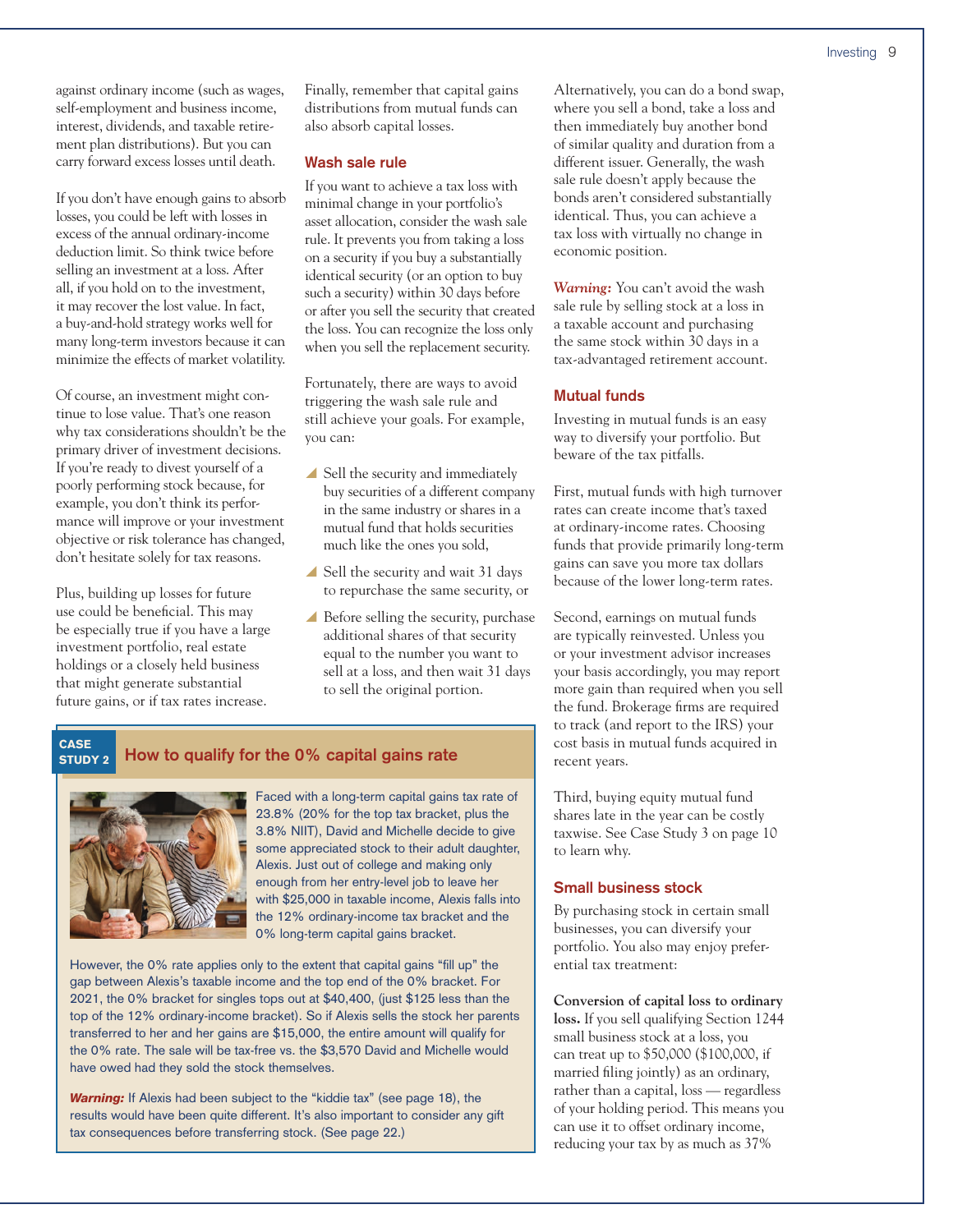of this portion of the loss. Sec. 1244 applies only if total capital invested isn't more than \$1 million.

**Tax-free gain rollovers.** If within 60 days of selling qualified small business (QSB) stock you buy other QSB stock with the proceeds, you can defer the tax on your gain until you dispose of the new stock. The rolled-over gain reduces your basis in the new stock. For determining long-term capital gains treatment, the new stock's holding period includes the holding period of the stock you sold. To be a QSB, a business must be engaged in an active trade or business and must not have assets that exceed \$50 million, among other requirements.

**Exclusion of gain.** Generally, taxpayers selling QSB stock are allowed to exclude up to 100% of their gain if they've held the stock for more than five years. But, depending on the acquisition date, the exclusion may be less: The exclusion is 75% for stock acquired on or after Feb. 18, 2009, and before Sept. 28, 2010, and 50% for stock acquired before Feb. 18, 2009.

When the exclusion is less than 100%, the taxable portion of any QSB gain will be subject to the lesser of your ordinary-income rate or 28%, rather than the normal long-term gains rate. (See Chart 3 on page 8.) Thus, if the 28% rate and the 50% exclusion apply, the effective rate on the QSB gain will be  $14\%$  (28%  $\times$  50%).

Keep in mind that all three of these tax benefits are subject to additional requirements and limits. Consult your tax and financial advisors to be sure an investment in small business stock is right for you.

#### **Passive activities**

If you've invested in a trade or business in which you don't materially participate and where income or loss flows through to your tax return, remember the passive activity rules. Why? Passive activity *income* may be subject to the 3.8% NIIT (see page 11), and passive activity *losses* generally are deductible only against income from other passive activities. You can carry forward disallowed losses, subject to the same limits each tax year.

To avoid passive activity treatment, you must "materially participate" in the activity, which typically means you must participate in the trade or business more than 500 hours during the year or demonstrate that your involvement constitutes substantially all of the participation in the activity. But there are other ways to meet the material participation test. Plus, there are special rules that apply to real estate. (See page 13.) To help ensure your hours claim will be able to withstand IRS scrutiny, carefully track and document your time. Contemporaneous recordkeeping is better than records that are created after the fact.

STUDY 3

# **CASE**<br>STUDY 3 Mutual fund capital gains distribution: A taxable event



Marcus purchases 500 shares of an equity mutual fund on December 1 at \$100 per share, for a total investment of \$50,000. The next week, the fund makes a capital gains distribution of \$15 per share.

Marcus ends up with capital gains of \$7,500, reportable on his tax return for the year of the distribution. It doesn't matter whether

the actual value of the shares has increased or even decreased since Marcus purchased them, or whether he reinvests the proceeds back into the same fund.

Why? The distribution itself is a taxable event. If capital gains distributions from the mutual fund are reinvested in the fund, the distribution itself doesn't change Marcus's value in the fund. It simply increases the number of shares he owns, yet now at a lower per-share value.

If you don't pass the material participation test, consider:

**Increasing your involvement.** If you can exceed 500 hours, the activity no longer will be subject to passive activity rules.

**Grouping activities.** You may be able to group certain activities together to be treated as one activity for tax purposes and exceed the 500-hour threshold. But the rules are complex, and there are potential downsides to consider.

**Looking at other activities.** If you have passive losses, one option is to limit your participation in another activity that's generating net income, so that you don't meet the 500-hour test. Another is to invest in an additional income-producing trade or business that will be passive to you. Under both strategies, you'll have passive income that can absorb some or all of your passive losses.

**Disposing of the activity.** This generally allows you to deduct all passive losses — including any loss on disposition (subject to basis and capital loss limitations). But, again, the rules are complex.

Even if you do pass the material participation test, be aware that your loss deduction might be affected by the TCJA's rules for deducting business losses. (See "What's new!" on page 14.)

#### **Income investments**

Qualified dividends are taxed at the favorable long-term capital gains tax rate rather than at your higher ordinary-income tax rate. Interest income, however, generally is taxed at ordinary-income rates.

So stocks that pay qualified dividends may be more attractive taxwise than other income investments, such as CDs and taxable bonds. But beware that taxing long-term gains of the highest-income taxpayers at their ordinary-income rate has been proposed, and this would likely also impact the taxation of qualified dividends of such taxpayers.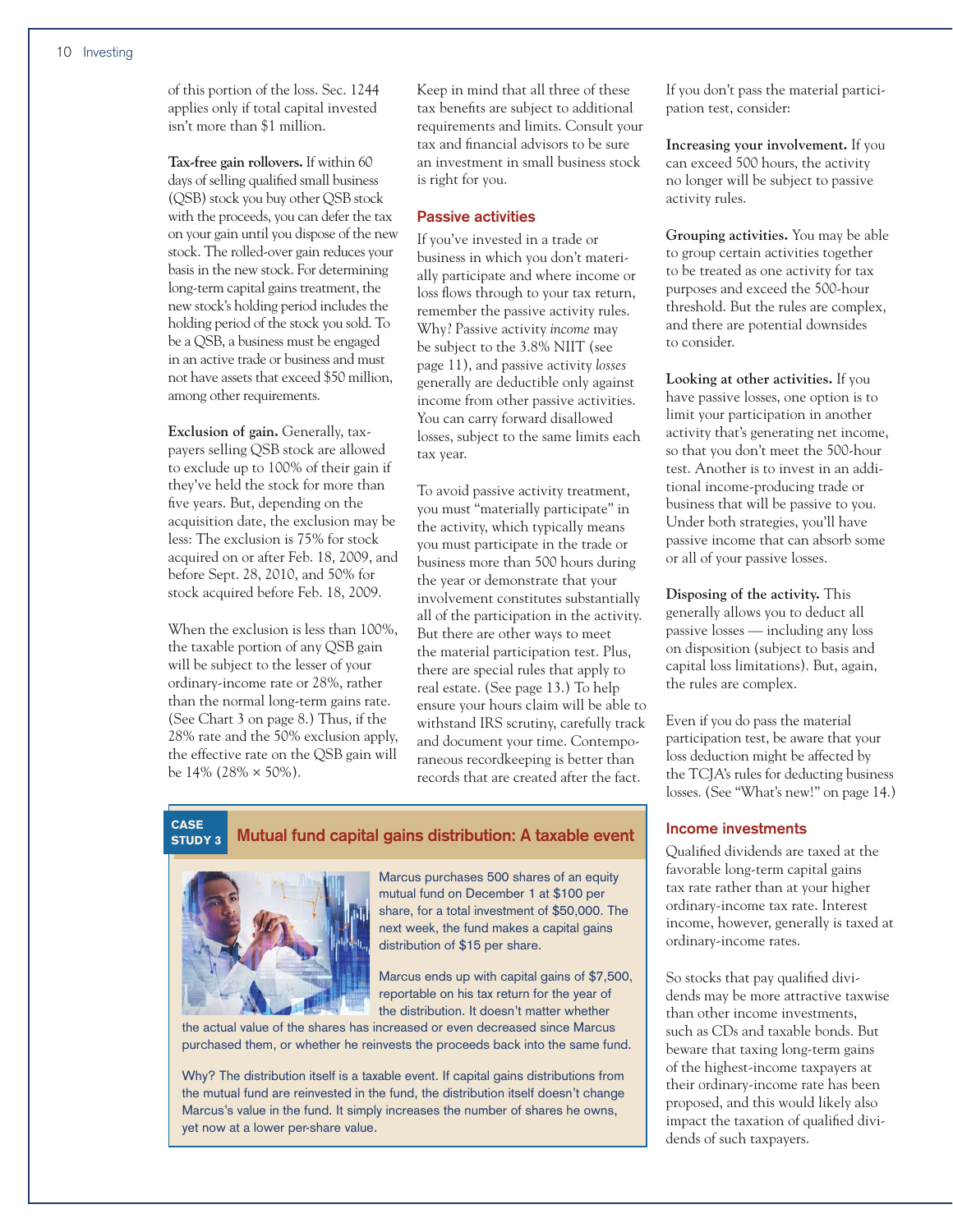Some dividends are already subject to ordinary-income rates. These include certain dividends from:

- y Real estate investment trusts (REITs),
- $\blacktriangle$  Regulated investment companies (RICs),
- y Money market mutual funds, and
- Certain foreign investments.

Also note that the tax treatment of bond income varies. For example:

- $\triangle$  Corporate bond interest is fully taxable for federal *and* state purposes.
- Bonds (except U.S. savings bonds) with original issue discount (OID) build up "interest" as they rise toward maturity. You're generally considered to earn a portion of that interest annually — even though the bonds don't pay this interest annually — and you must pay tax on it.
- Interest on U.S. government bonds is taxable on federal returns but exempt by federal law on state and local returns.
- Interest on state and local government bonds is excludable on federal returns. If the bonds were issued in your home state, interest also may be excludable on your state return, depending on the state.

Keep in mind that state and municipal bonds usually pay a lower interest rate. See Case Study 4.

*Warning:* Tax-exempt interest from private-activity municipal bonds can trigger or increase AMT liability. However, any income from tax-exempt bonds issued in 2009 and 2010 (along with 2009 and 2010 re-fundings of bonds issued after Dec. 31, 2003, and before Jan. 1, 2009) is excluded from the AMT. And AMT is less of a risk for most taxpayers now. (See page 3.)

### **3.8% NIIT**

Taxpayers with modified adjusted gross income (MAGI) over \$200,000 (\$250,000 if married filing jointly and \$125,000 if married filing separately)

#### **CASE**<br>**STUDY 4** Tax-exempt or taxable bonds? It's a question of yield STUDY 4



Working with her financial advisor, Sara decides she needs more bonds in her investment portfolio. She's in the 37% bracket, so she's leaning toward municipal bonds. After all, municipal bond interest will be tax-free on Sara's federal return.



But the fact that an investment is tax-exempt doesn't necessarily make it a better choice than a comparable taxable investment. Municipal bonds typically offer lower yields than comparable corporate bonds. To

make a fair comparison, Sara needs to calculate the tax-equivalent yield — which incorporates tax savings into the municipal bond's yield — using this formula:

Tax-equivalent yield = actual yield /  $(1 - Sara's marginal tax rate)$ .

For example, Sara considers a municipal bond with a 4.00% yield and a comparable corporate bond that offers a 6.25% yield. Because she's in the 37% tax bracket, the municipal bond's tax-equivalent yield is .04 /  $(1 - .37) = .0635$ , or 6.35%.

In terms of the amount of income she'll get to keep, the municipal bond is a slightly better choice. If the municipal bond is also exempt from state and local taxes, it's an even better choice.

But Sara also needs to consider factors such as risk and how well each bond will help achieve her overall investment goals.

may owe the net investment income tax (NIIT) on top of whatever other tax they owe on their investment income. The NIIT equals 3.8% of the lesser of net investment income or the amount by which MAGI exceeds the applicable threshold.

Net investment income can include capital gains, dividends, interest, passive business income, rental income and other investment-related income. But it *doesn't* include business or self-rental income from an active trade or business.

Many of the strategies that can help you save or defer income tax on your investments can also help you avoid or defer NIIT liability. And because the threshold for the NIIT is based on MAGI, strategies that reduce your MAGI — such as making retirement plan contributions (see page 20) could also help you avoid or reduce NIIT liability.

#### **Investment interest expense**

Interest on debt used to buy assets held for investment, such as margin debt used to buy securities, generally is deductible for both regular tax and AMT purposes. But special rules apply.

Your investment interest expense deduction is limited to your net investment income, which, for the purposes of this deduction, generally includes taxable interest, nonqualified dividends and net short-term capital gains (but not long-term capital gains), reduced by other investment expenses. Any disallowed interest expense is carried forward, and you can deduct it in a later year against net investment income.

You may elect to treat all or a portion of net long-term capital gains or qualified dividends as investment income in order to deduct more of your investment interest expense. But if you do, that portion of the long-term capital gain or dividend will be taxed at ordinary-income rates.

Payments a short seller makes to the stock lender in lieu of dividends may be deductible as investment interest expense. But interest on debt used to buy securities that pay tax-exempt income, such as municipal bonds, isn't deductible.

Also keep in mind that passive interest expense — interest on debt incurred to fund a passive activity — becomes part of your overall passive activity income or loss, subject to limitations.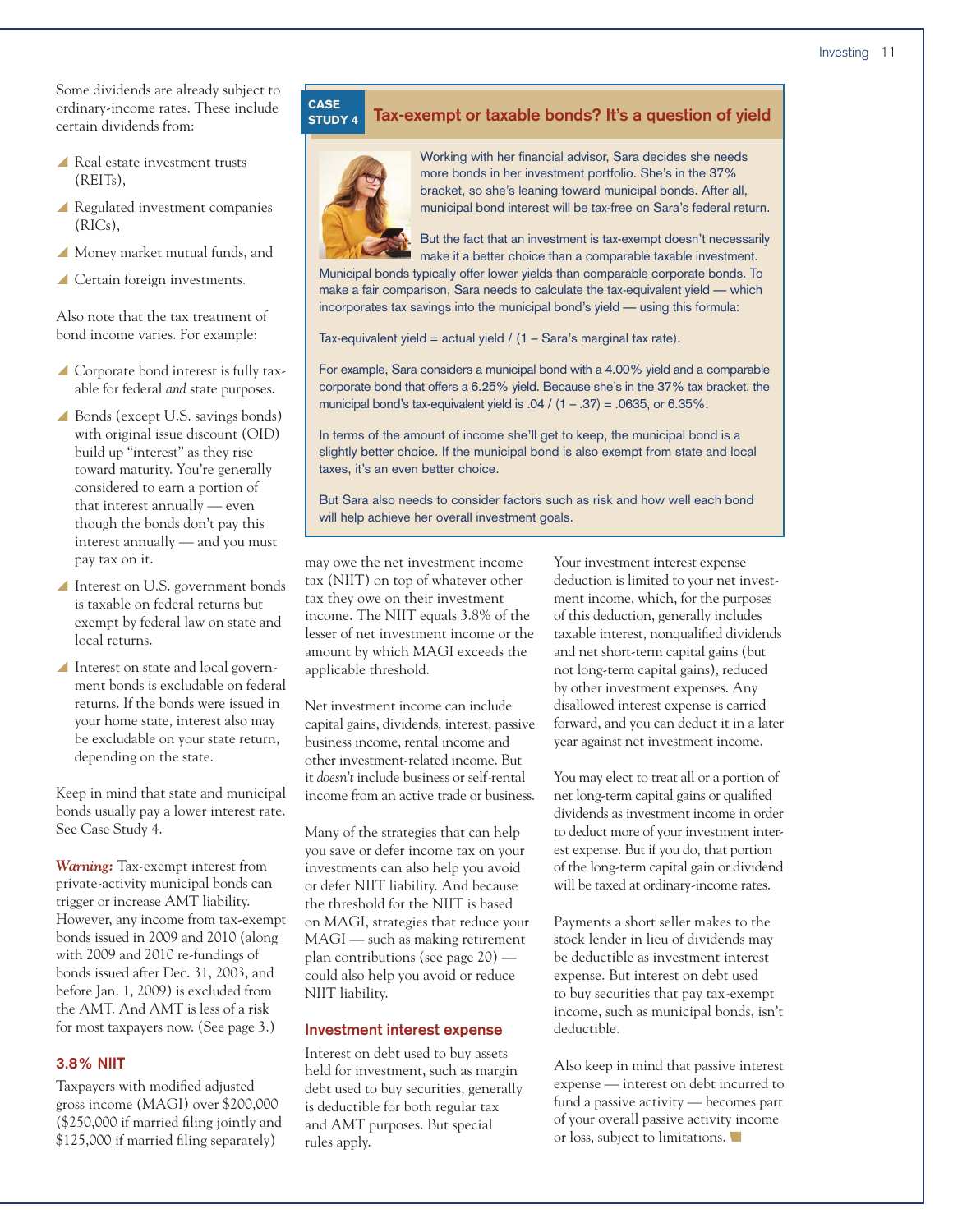# **Saving taxes on your home and other real estate**



here are many ways you can maximize the tax benefits associated with owning a principal residence, vacation home or rental property. Tax planning is also important if you'd like to sell your home or other real estate this year. But don't forget about the TCJA. It impacts some home-related deductions and some tax breaks for real estate investors and other real property businesses. **T**

#### **Home-related deductions**

Consider these itemized deductions in your tax planning:

**Property tax deduction.** Under the TCJA, through 2025, the property tax deduction is subject to a \$10,000 limit (\$5,000 if you're married filing separately) on combined deductions for state and local taxes (SALT). (See page 2 for more details.)

**Mortgage interest deduction.** You generally can deduct interest on mortgage debt incurred to purchase, build or improve your principal residence and a second residence. Points paid related to your principal residence also may be deductible. Through 2025, the TCJA reduces the mortgage debt limit from \$1 million to \$750,000 for debt incurred after Dec. 15, 2017 (\$500,000 and \$375,000, respectively, for separate filers), with some limited exceptions.

#### **Home equity debt interest deduction.**

Through 2025, the TCJA effectively limits the home equity interest deduction to debt that would qualify for the home mortgage interest deduction. (Under pre-TCJA law, interest was deductible on up to \$100,000 of home equity debt used for any purpose, such as to pay off credit card debt or to buy a car.)

**Home office deduction.** Under the TCJA, *employees* can no longer deduct home office expenses, because of the suspension of miscellaneous deductions subject to the 2% of adjusted gross income (AGI) floor. (See page 2.) But the self-employed can still claim the deduction if their home office is their principal place of business (or used substantially and regularly to conduct business) and that's the space's only use.

They can deduct from their selfemployment income a portion of their mortgage interest, property taxes, insurance, utilities and certain other expenses, and the depreciation allocable to the space. Or they can use the simplified method for calculating the deduction — \$5 per square foot for up

to 300 square feet. Although taxpayers using this method won't be able to depreciate the portion of their home that's used as an office, they can claim mortgage interest, property taxes and casualty losses as itemized deductions to the extent otherwise allowable, without needing to apportion them between personal and business use of the home.

#### **Home rental rules**

If you rent out all or a portion of your principal residence or second home for less than 15 days during the year, you don't have to report the income. But expenses directly associated with the rental, such as advertising and cleaning, won't be deductible.

#### **Reaping the benefits of bonus depreciation on QIP investments CASE** STUDY 5

Avery owns a small commercial building and has several retail tenants. Sadly, one tenant went out of business during the pandemic. But another tenant is interested in expanding into that space if it can be reconfigured to meet its needs.

So Avery is considering making some leasehold improvements and wondering what tax breaks would be available. Leasehold improvements made in 2018 for another tenant didn't provide much of a tax benefit due to a technical error in the TCJA.

The TCJA classified qualified retail-improvement, restaurant and leaseholdimprovement property as qualified improvement property (QIP). Congress intended QIP placed in service after 2017 to have an accelerated, 15-year MACRS recovery period and, in turn, qualify for 100% bonus depreciation. Bonus depreciation is additional first-year depreciation of 100% for qualified property placed in service through Dec. 31, 2022. (For 2023 through 2026, bonus depreciation is scheduled to be gradually reduced.) But, the statutory language didn't define QIP as 15-year property, so QIP defaulted to a 39-year recovery period, making it ineligible for bonus depreciation.

Avery consults a tax advisor, who shares some good news: The CARES Act included a technical correction to fix the QIP drafting error. Commercial real estate owners like Avery as well as other businesses that have made qualified improvements during the past three years can claim an immediate tax refund for the bonus depreciation they missed. Businesses investing in QIP in 2021 and beyond also can claim bonus depreciation going forward, according to the phaseout schedule.

So, not only can Avery's 2021 leasehold improvements potentially qualify for 100% bonus depreciation, but Avery's tax advisor can file an amended tax return for 2018 and Avery can receive a refund for bonus depreciation related to the 2018 leasehold improvements.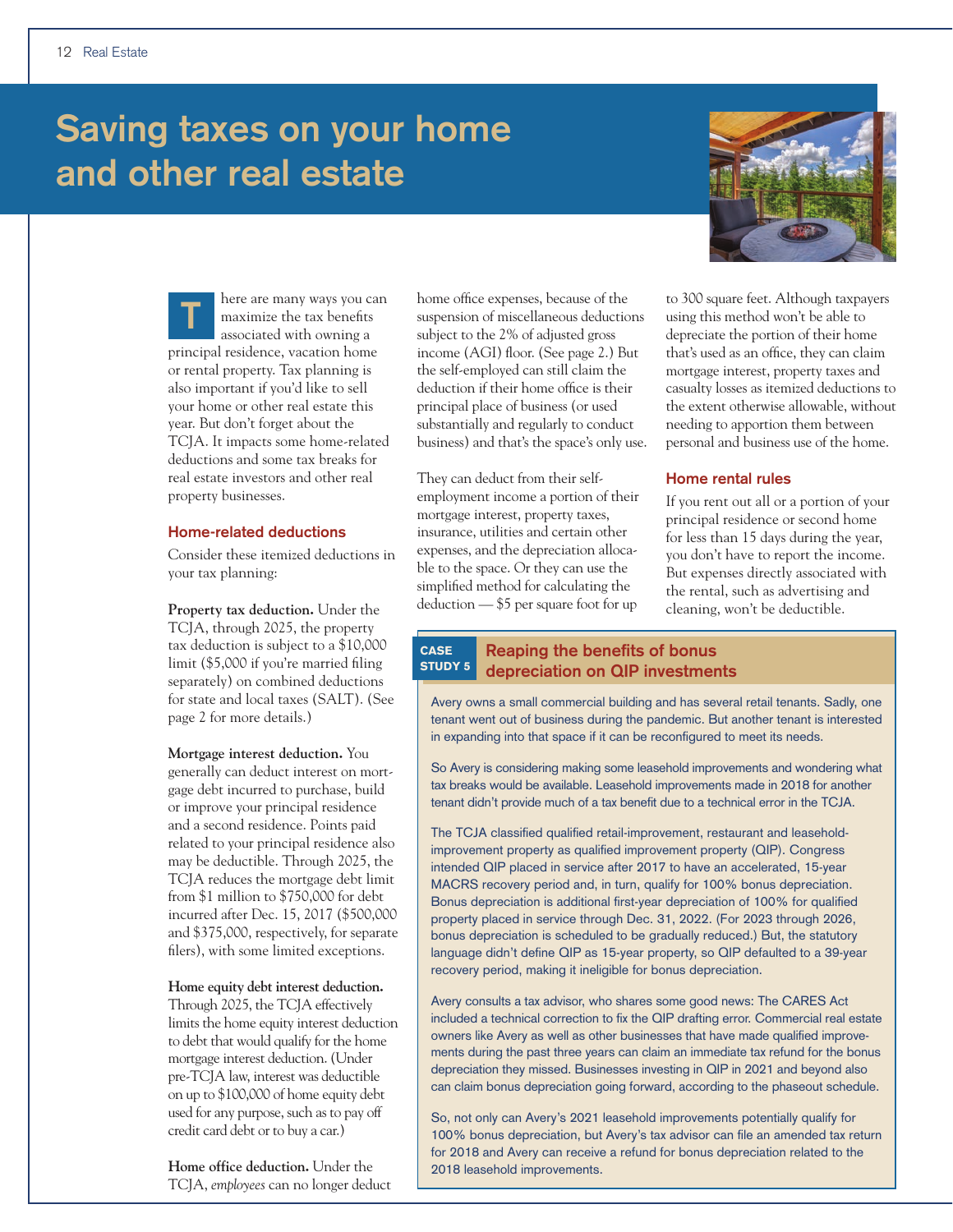#### WHAT'S NEW!

### **TCJA interest deduction rules return for 2021**

Generally, under the TCJA, interest paid or accrued by a business is deductible only up to 30% of adjusted taxable income (ATI). Taxpayers with average annual gross receipts of \$25 million or less for the three previous tax years generally are exempt from the limitation. Larger real property businesses can *elect* to continue to fully deduct their interest, but then they're required to use the alternative depreciation system for real property used in the business.

The CARES Act generally increased the interest expense deduction limit to 50% of ATI for the 2019 and 2020 tax years.

But that break hasn't been extended, so the TCJA's 30% deduction limit and other rules return for 2021.

If you rent out your principal residence or second home for 15 days or more, you'll have to report the income. But you may be entitled to deduct some or all of your rental expenses — such as utilities, repairs, insurance and depreciation. Exactly what you can deduct depends on whether the home is classified as a rental property for tax purposes (based on the amount of personal vs. rental use):

**Rental property.** You can deduct rental expenses, including losses, subject to the real estate activity rules discussed at right. Property tax attributable to the rental use of the home isn't subject to the SALT limit. You can't deduct any interest that's attributable to your personal use of the home. However, you can take the personal portion of property tax as an itemized deduction (subject to the SALT limit).

**Nonrental property.** You can deduct rental expenses only to the extent of your rental or other passive income. Any excess can be carried forward to offset rental income in future years. You also can take an itemized deduction for the personal portion of both mortgage interest and property taxes, subject to the applicable limits. In some instances, it may be beneficial to reduce personal use of a residence so it will be classified as a rental property.

#### **Home sales**

When you sell your principal residence, you can exclude up to \$250,000 of gain (\$500,000 for married couples filing jointly) if you meet certain tests. Gain that qualifies for exclusion will also be excluded from the 3.8% NIIT. (See page 11.) To support an accurate tax

basis, maintain thorough records, including information on your original cost and subsequent improvements, reduced by any casualty losses and depreciation claimed based on business use. *Warning:* Gain that's allocable to a period of "nonqualified" use generally isn't excludable.

Losses on the sale of any personal residence aren't deductible. But if part of your home is rented out or used exclusively for your business, the loss attributable to that portion may be deductible.

Because a second home is ineligible for the gain exclusion, consider converting it to rental use before selling. It can be considered a business asset, and you may be able to defer tax on any gains through an installment sale or a Section 1031 exchange. Or you may be able to deduct a loss, but only to the extent attributable to a decline in value *after* the conversion.

#### **Real estate activity rules**

Income and losses from investment real estate or rental property are passive by definition — unless you're a real estate professional. Why is this important? Passive activity income and losses have some negative tax consequences. (See "Passive activities" on page 10.)

To qualify as a real estate professional, you must annually perform:

- $\blacktriangle$  More than 50% of your personal services in real property trades or businesses in which you materially participate, and
- More than 750 hours of service in these businesses during the year.

Keep in mind that special rules for spouses may help you meet the material participation test. *Warning:* To help withstand IRS scrutiny, be sure to keep adequate records of time spent.

#### **Depreciation-related breaks**

Valuable depreciation-related breaks may be available to real estate investors. One such break is the Sec. 179 expensing election. It allows you to deduct (rather than depreciate over a number of years) qualified improvement property.

The TCJA also allows Sec. 179 expensing for certain depreciable tangible personal property used predominantly to furnish lodging and for the following improvements to nonresidential real property: roofs, HVAC equipment, fire protection and alarm systems, and security systems.

For qualifying property placed in service in 2021, the expensing limit is \$1.05 million. The break begins to phase out dollar-for-dollar when asset acquisitions for the year exceed \$2.62 million. (These amounts are adjusted annually for inflation.)

Other valuable breaks include bonus depreciation and accelerated depreciation. (See Case Study 5.)

#### **Tax-deferral strategies**

It's possible to divest yourself of appreciated investment real estate but defer the tax liability. Such strategies may even help you keep your income low enough to avoid triggering the 3.8% NIIT and the 20% long-term capital gains rate. Consider these deferral strategies:

**Installment sale.** An installment sale allows you to defer gains by spreading them over several years as you receive the proceeds. *Warning:* Ordinary gain from certain depreciation recapture is recognized in the year of sale, even if no cash is received.

**Sec. 1031 exchange.** Also known as a "like-kind" exchange, this technique allows you to exchange one real estate investment property for another and defer paying tax on any gain until you sell the replacement property. Beware that significantly limiting this break has been proposed.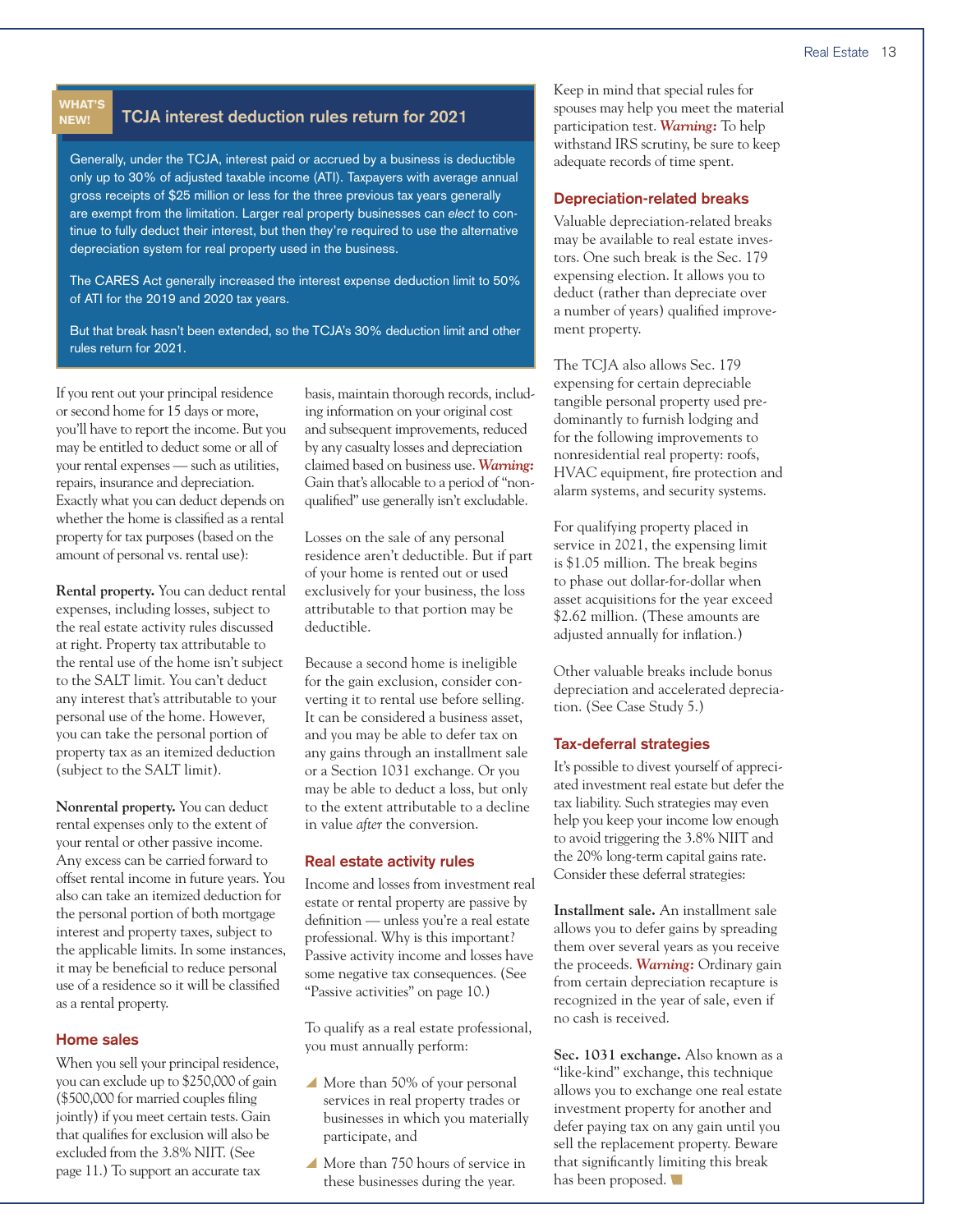# **Keep your eye on your financial future while taking available tax breaks now**



imes continue to be challenging for business owners. Some have businesses that are thriving while others are still struggling to recover from the pandemic and resulting economic crisis. Whatever your business's situation, taking full advantage of available tax breaks is critical. At the same time, you must keep your eye on your own financial future, which requires a long-term outlook as well. **T**

#### **Business structure**

Income taxation and owner liability are the main factors that differentiate business structures. Many business owners choose entities that combine pass-through taxation with limited liability, namely limited liability companies (LLCs) and S corporations.

The TCJA significantly changed the tax consequences of business structure. The now-flat corporate rate (21%) is substantially lower than the top individual rate (37%), providing sizable tax benefits to C corporations and mitigating the impact of double taxation for their owners. But, the TCJA also introduced a powerful deduction for owners of pass-through entities. (See below.)

For tax or other reasons, a structure change may be beneficial in certain situations. But keep in mind that increases to both the corporate rate and the top individual rate have been proposed.

### **199A deduction for pass-through businesses**

Through 2025, the TCJA provides the Section 199A deduction for sole proprietors and owners of pass-through business entities, such as partnerships, S corporations and LLCs that are treated as sole proprietorships or as partnerships for tax purposes. The deduction generally equals 20% of qualified business income (QBI), not

to exceed 20% of taxable income. QBI is generally defined as the net amount of qualified items of income, gain, deduction and loss that are connected with the conduct of a U.S. business.

Additional limits begin to apply if taxable income exceeds the applicable threshold — \$164,900 or, if married filing jointly, \$329,800 (\$164,925 if married filing separately). The limits fully apply when 2021 taxable income exceeds \$214,900 and \$429,800 (\$214,925), respectively.

NEW!

One such limit is that the 199A deduction generally can't exceed the greater of the owner's share of:

- $\triangle$  50% of the amount of W-2 wages paid to employees by the qualified business during the tax year, or
- $\triangle$  The sum of 25% of W-2 wages plus 2.5% of the cost of qualified property.

Another is that the 199A deduction generally isn't available for income from "specified service businesses."

#### **Tighter limits on loss deductions are back** WHAT'S

A loss occurs when a business's expenses and other deductions for the year exceed its revenue. To provide COVID-19 relief, the CARES Act made some temporary changes to tax breaks related to business loss deductions, but the relief hasn't been extended to 2021:

1. Net operating losses (NOLs). The TCJA generally reduces the amount of taxable income that can be offset with NOL deductions from 100% to 80%. It also generally prohibits NOLs from being carried back to an earlier tax year — but allows them to be carried forward indefinitely (as opposed to the previous 20-year limit).

 Under the CARES Act, taxpayers could carry back NOLs arising in 2018 through 2020 tax years to the previous five tax years. The CARES Act also allowed taxpayers to potentially claim an NOL deduction equal to 100% of taxable income for prior-year NOLs carried forward into tax years beginning before 2021.

 The TCJA's 80% of taxable income deduction limit and prohibition of carrybacks generally return for NOLs arising in 2021 or later.

2. Pass-through entity "excess" business losses. Through 2025, the TCJA applies a limit to deductions for current-year business losses incurred by noncorporate taxpayers: Such losses generally can't offset more than \$250,000 (\$500,000 for married couples filing jointly) of income from other sources, such as salary, self-employment income, interest, dividends and capital gains. (The limit is annually adjusted for inflation.) "Excess" losses are carried forward to later tax years and can then be deducted under the NOL rules.

 The CARES Act temporarily lifted the limit, allowing taxpayers to deduct 100% of business losses arising in 2018, 2019 and 2020.

 Not only does the deduction limit return for 2021, but the ARPA has extended it through 2026.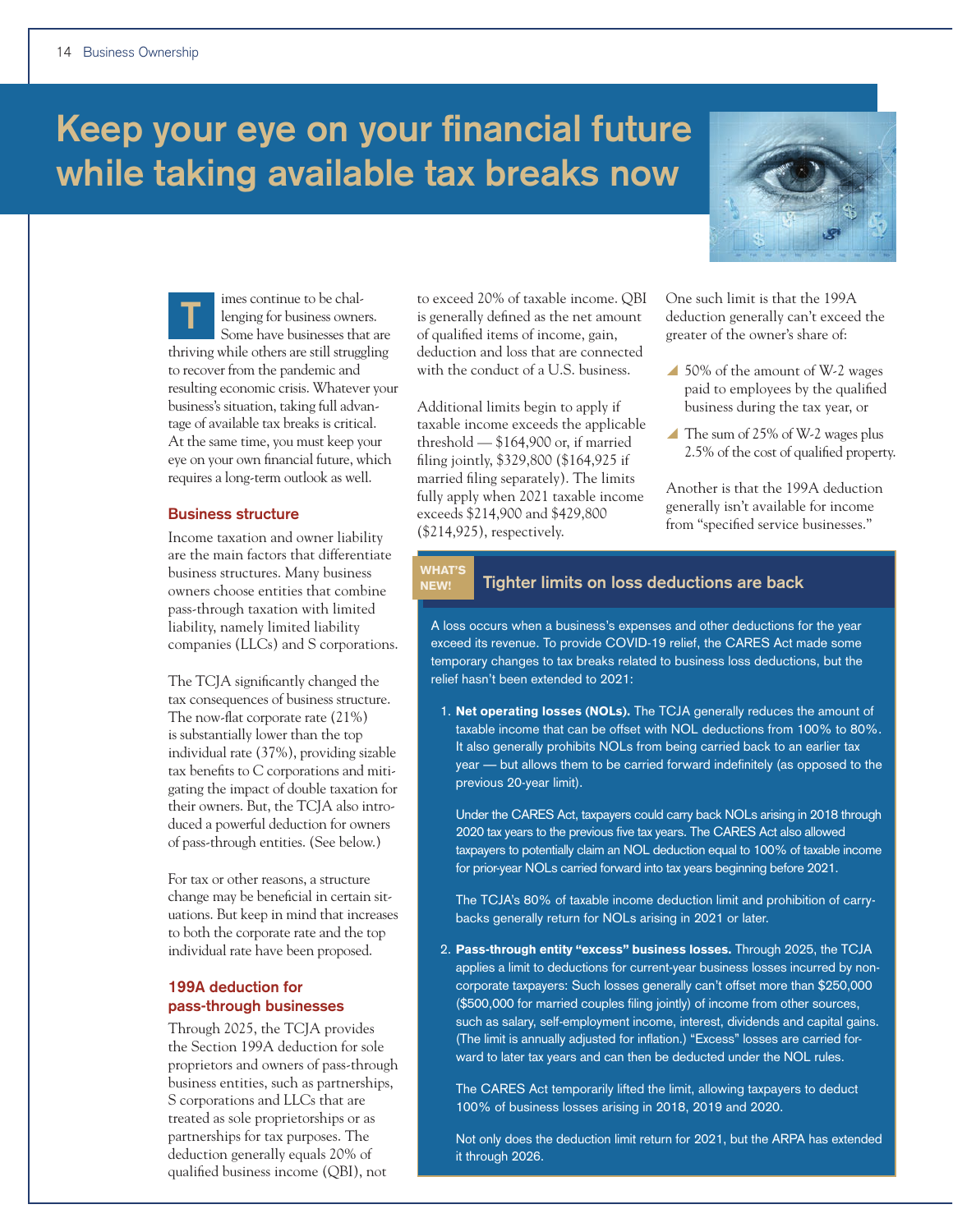| Profit-sharing plan vs. SEP:<br><b>CHART 4</b><br>How much can you contribute? |                                                                                                                                                                                                                                                                                                                                                                                       |                                                                                                                                                                                                                                                                                                              |
|--------------------------------------------------------------------------------|---------------------------------------------------------------------------------------------------------------------------------------------------------------------------------------------------------------------------------------------------------------------------------------------------------------------------------------------------------------------------------------|--------------------------------------------------------------------------------------------------------------------------------------------------------------------------------------------------------------------------------------------------------------------------------------------------------------|
|                                                                                | Profit-sharing plan                                                                                                                                                                                                                                                                                                                                                                   | <b>SEP</b>                                                                                                                                                                                                                                                                                                   |
|                                                                                | 2021 maximum contribution:<br>\$58,000 or \$64,500                                                                                                                                                                                                                                                                                                                                    | 2021 maximum contribution:<br>\$58,000                                                                                                                                                                                                                                                                       |
|                                                                                | Additional limits: You can't contribute<br>more than 25% of your compensation<br>generally. But you can contribute 100%<br>up to the $401(k)$ limits if the plan includes<br>a 401(k) arrangement.<br>To qualify for the \$64,500 limit, your plan<br>must include a 401(k) arrangement. And<br>you must be eligible to make catch-up<br>contributions (that is, be age 50 or older). | Additional limits: You can't contribute<br>more than 25% of your eligible com-<br>pensation. (Special rules apply if you're<br>self-employed.)<br>To make the maximum contribution, your<br>eligible compensation must be at least<br>\$232,000 (\$290,000 before the deduction<br>if you're self-employed). |
|                                                                                | <b>Note:</b> Other factors may further limit your maximum contribution.                                                                                                                                                                                                                                                                                                               |                                                                                                                                                                                                                                                                                                              |

Examples include businesses that provide investment-type services and most professional practices (other than engineering and architecture).

To reiterate, none of these limits apply if your taxable income is under the applicable threshold. In that case, you should qualify for the full 20% deduction.

#### **Retirement saving**

If most of your money is tied up in your business, retirement can be a challenge. So if you haven't already set up a taxadvantaged retirement plan, consider doing so this year. If you might be subject to the 3.8% NIIT (see page 11), this may be particularly beneficial because retirement plan contributions can reduce your modified adjusted gross income (MAGI) and thus help you reduce or avoid the NIIT. Keep in mind that, if you have employees, they generally must be allowed to participate in the plan, provided they work enough hours and meet other qualification requirements. Here are a few options:

**Profit-sharing plan.** This is a defined contribution plan that allows discretionary employer contributions and flexibility in plan design. You can make deductible 2021 contributions (see Chart 4 for limits) as late as the due date of your 2021 income tax return, including extensions — provided your plan exists on Dec. 31, 2021.

**SEP.** A Simplified Employee Pension is a defined contribution plan that provides benefits similar to those of a profit-sharing plan. But you can establish a SEP in 2022 and still make deductible 2021 contributions as late as the due date of your 2021 income tax return, including extensions. (See Chart 4 for contribution limits.)

**Defined benefit plan.** This plan sets a future pension benefit and then actuarially calculates the contributions needed to attain that benefit. The maximum compensation for benefit purposes for 2021 is generally \$230,000 or 100% of average earned income for the highest three consecutive years, if less. Because it's actuarially driven, the 2021 contribution needed to attain the future benefit may exceed the maximum contributions allowed by other plans, depending on your age and the desired benefit.

You can make deductible 2021 contributions until the due date of your 2021 income tax return, including extensions — provided your plan exists on Dec. 31, 2021. *Warning:* Employer contributions generally are mandatory.

#### **Exit planning**

An exit strategy is a plan for passing on responsibility for running the company, transferring ownership and extracting your money from the business. This requires planning well in advance of the transition. Here are the most common exit options:

**Buy-sell agreement.** When a business has more than one owner, a buy-sell agreement can control what happens to the business when a specified event occurs, such as an owner's retirement, disability or death. It's critical to factor in tax and funding issues when drafting a buy-sell agreement.

**Succession within the family.** You can pass your business on to family members by giving them interests, selling them interests or doing some of each. Now may be a particularly good time to transfer ownership interests in your business. (See page 22 to learn why.)

**ESOP.** An employee stock ownership plan is a qualified retirement plan created primarily to own your company's stock. It can provide liquidity and various tax benefits.

**Sale to an outsider.** If you can find the right buyer, you may be able to sell the business at a premium.

#### **Sale or acquisition**

Whether you're selling your business as part of an exit strategy or acquiring another company to help grow your business, the tax consequences can have a major impact on the transaction's success or failure. Consider installment sales, for example. A taxable sale might be structured as an installment sale if the buyer lacks sufficient cash or pays a contingent amount based on the business's performance.

An installment sale also may make sense if the seller wishes to spread the gain over a number of years. This could be especially beneficial if it would allow the seller to stay under the thresholds for triggering the 3.8% NIIT or the 20% long-term capital gains rate. But an installment sale can backfire on the seller. For example:

- ▲ Depreciation recapture must be reported as gain in the year of sale, no matter how much cash the seller receives.
- y If tax rates increase, the overall tax could wind up being more.

With a corporation, a key consideration is whether the deal should be structured as an asset sale or a stock sale. If a stock sale is chosen, another important question is whether it should be a tax-deferred transfer or a taxable sale.

Of course, tax consequences are only one of many important considerations when planning a sale or acquisition.  $\blacksquare$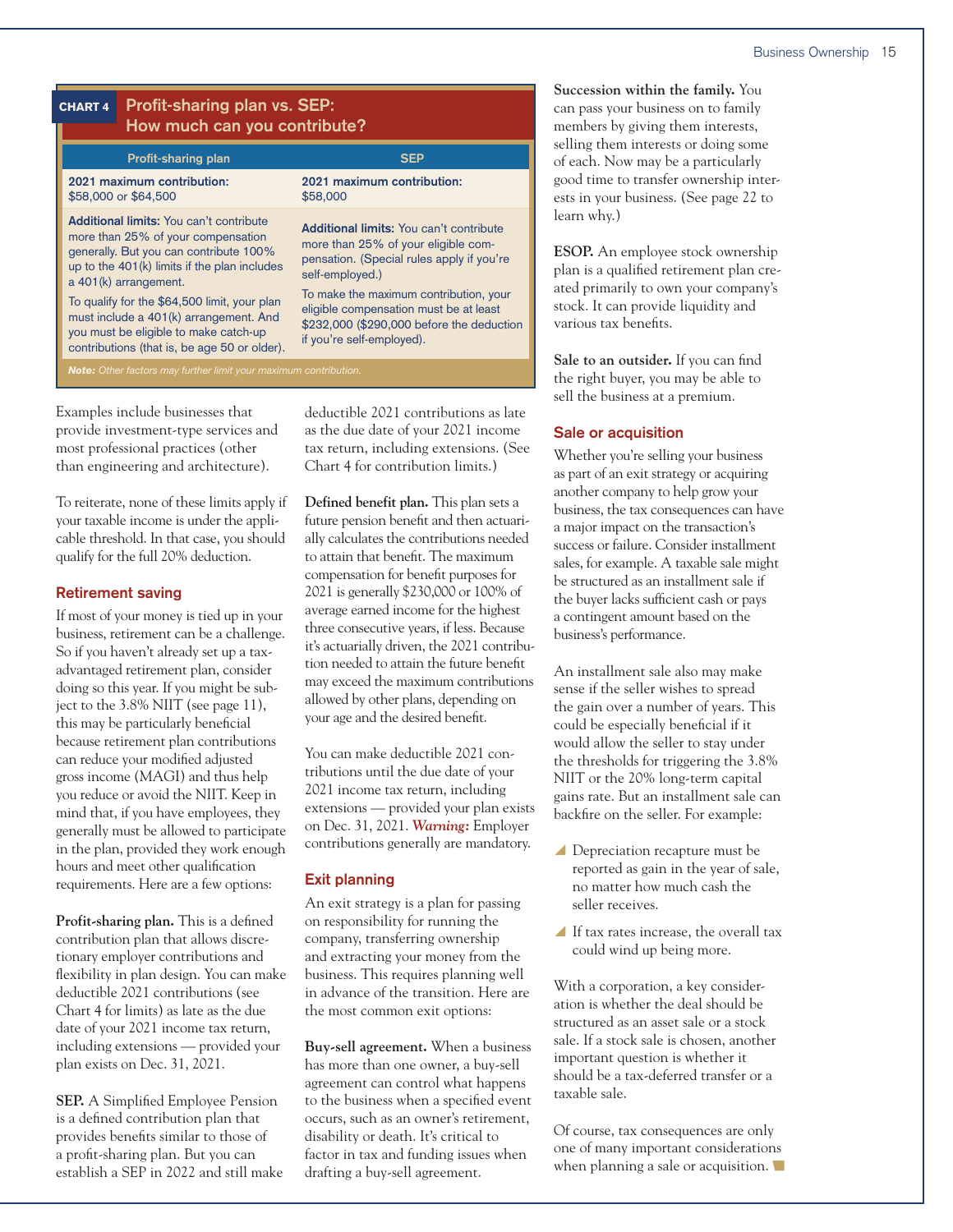# **How to do well by doing good**

iving to charity can provide not only large tax deductions to help you do well financially but also the satisfaction of doing good. As long as you keep in mind the various rules and limits, such as that you generally must itemize tax deductions to benefit, charitable giving can play a key role in your tax planning. **G**

#### **Cash donations**

Outright gifts of cash (which include donations made via check, credit card and payroll deduction) are the easiest to make. The substantiation requirements depend on the gift's value:

- $\triangle$  Gifts under \$250 can be supported by a canceled check, credit card receipt or written communication from the charity.
- Gifts of \$250 or more must be substantiated by the charity.

Deductions for cash gifts to public charities normally can't exceed 60% of your adjusted gross income (AGI), but this limit has been substantially increased through 2021. (See "What's new!") The AGI limit remains at 30% for cash donations to nonoperating private foundations. Contributions exceeding the applicable AGI limit can be carried forward for up to five years.

*Warning:* Charitable contribution deductions are allowed for alternative minimum tax (AMT) purposes, but your tax savings may be less if you're subject to the AMT. For example, if you're in the 37% tax bracket for regular income tax purposes, but the 28% tax bracket for AMT purposes, your deduction may be worth only 28% instead of 37%.

#### **Stock donations**

Appreciated publicly traded securities you've held more than one year are

long-term capital gains property, which often makes one of the best charitable gifts. Why? You can deduct the current fair market value and avoid the capital gains tax you'd pay if you sold the property. This will be especially beneficial to taxpayers facing the 3.8% NIIT (see page 11) or the top 20% long-term capital gains rate this year.

Donations of long-term capital gains property are subject to tighter deduction limits, however — 30% of AGI for gifts to public charities, 20% for gifts to nonoperating private foundations. In some situations, the increased AGI limit for cash gifts to public charities might mean that cash gifts will make more sense in 2021. (See "What's new!")

Don't donate stock that's worth less than your basis. Instead, sell the stock so you can deduct the loss and then donate the cash proceeds to charity.

#### **IRA donations**

Taxpayers age 70<sup>1</sup>/<sub>2</sub> or older are allowed to make direct contributions from their IRA to qualified charitable organizations, up to \$100,000 per tax year. Note that the age for these qualified charitable distributions (QCDs) hasn't changed even though the SECURE Act increased the age after which required minimum distributions (RMDs) generally must begin from 701/2 to 72. (See page 21.)

## CHART 5 **How much can itemizers deduct for their donations?**

**Cash.** This includes not just actual cash but gifts made by check, credit card or payroll deduction. You may deduct 100%.

**Ordinary-income property.** Examples include stocks and bonds held one year or less, inventory, and property subject to depreciation recapture. You generally may deduct only the lesser of fair market value or your tax basis.

**Long-term capital gains property.** You may deduct the current fair market value of appreciated stocks, bonds and other securities and real estate held more than one year.

**Tangible personal property.** Your deduction depends on the situation:

- <sup>n</sup> If the property *isn't* related to the charity's tax-exempt function (such as an antique donated for a charity auction), your deduction is limited to your basis.
- <sup>n</sup> If the property *is* related to the charity's tax-exempt function (such as an antique donated to a museum for its collection), you can deduct the fair market value.

**Vehicle.** Unless it's being used by the charity, you generally may deduct only the amount the charity receives when it sells the vehicle.

**Use of property.** Examples include use of a vacation home and a loan of artwork. Generally, you receive no deduction because it isn't considered a completed gift. There may, however, be ways to structure the gift to enable you to get a deduction.

Services. You may deduct only your out-of-pocket expenses, not the fair market value of your services. You can deduct 14 cents per charitable mile driven.

**Payments made in exchange for college athletic event seating rights.** Under the TCJA, these are no longer deductible.

*Note: Your annual charitable deductions may be reduced if they exceed certain limits based on* 

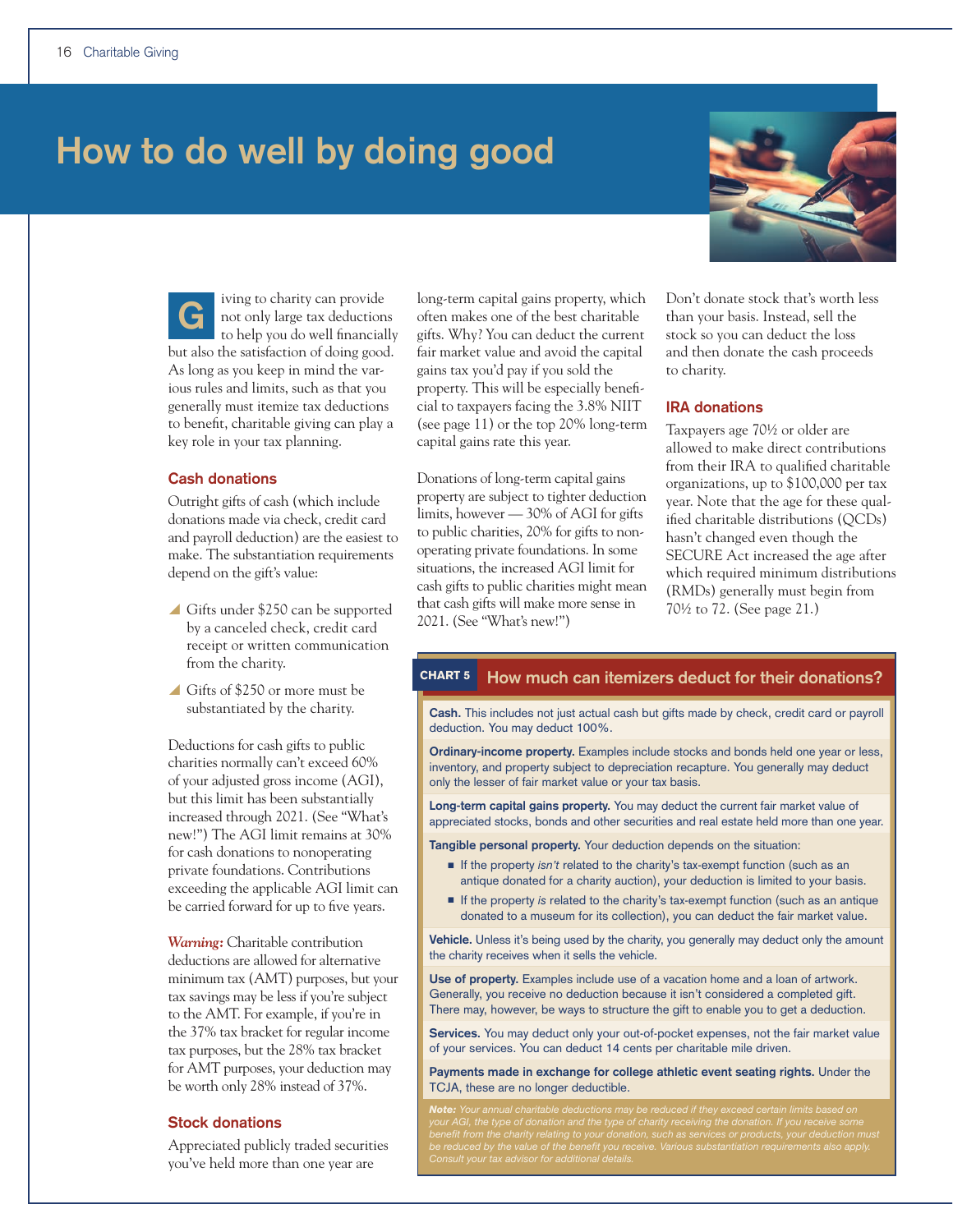A charitable deduction can't be claimed for QCDs. But QCDs aren't included in taxable income and can be used to satisfy an IRA owner's RMD. (See page 21.)

A QCD might be tax-smart if you won't benefit from the charitable deduction or face AGI-based limits. To be a QCD, the transfer must be made by the IRA trustee directly to an eligible charity.

#### **Making gifts over time**

If you don't know which charities you want to benefit but you'd like to start making large contributions now, consider a private foundation. It offers you significant control over how your donations ultimately will be used. You must comply with complex rules, however, which can make foundations expensive to run. Also, the AGI limits for deductibility of contributions to nonoperating foundations are lower. (See "Cash donations" and "Stock donations.")

If you'd like to influence how your donations are spent but avoid a foundation's downsides, consider a donor-advised fund (DAF). Many larger public charities and investment firms offer them. *Warning:* To deduct your DAF contribution, obtain a written acknowledgment from the sponsoring organization that it has exclusive legal control over the assets contributed.

#### **Charitable remainder trusts**

To benefit a charity while helping ensure your own financial future, consider a CRT. Here's how it works:

- $\blacktriangle$  For a given term, the CRT pays an amount to you annually (some of which generally is taxable).
- At the term's end, the CRT's remaining assets pass to one or more charities.
- $\blacktriangle$  When you fund the CRT, you receive an income tax deduction for the present value of the amount that will go to charity.
- The property is removed from your taxable estate.

You may owe capital gains tax when you receive the payments. However, because the payments are spread over time, much of the liability will be deferred. Plus, a portion of each payment might

#### **CAA extends charitable donation deduction increases to 2021** WHAT'S NEW!

Making large *cash* donations to public charities this year might be beneficial because the CARES Act increased the 2020 deduction limit for such gifts from 60% of adjusted gross income (AGI) to 100% of AGI, and the CAA has extended this increase to 2021. Normally donations of appreciated stock provide the biggest tax-saving opportunities, but this year cash donations might offer greater opportunities because of the 100% of AGI deduction limit.

If you *don't* itemize deductions, normally you can't deduct charitable donations. But, the CARES Act allowed taxpayers who claim the standard deduction to deduct up to \$300 of cash donations to qualified charities in 2020, and the CAA has also extended this break to 2021 — and increased the maximum deduction to \$600 for married couples filing jointly.

Also keep in mind that, if itemizing no longer will save you tax because of the increased standard deduction, you might benefit from "bunching" donations into alternating years so that your total itemized deductions in those years would then surpass your standard deduction. You can then itemize just in those years.

be considered tax-free return of principal. This may help you reduce or avoid exposure to the 3.8% NIIT and the 20% top long-term capital gains rate.

You can name someone other than yourself as income beneficiary or fund the CRT at your death, but the tax consequences will be different.

### **Charitable lead trusts**

To benefit charity while transferring assets to loved ones at a reduced tax cost, consider a CLT. It works as follows:

- For a given term, the CLT pays an amount to one or more charities.
- y At the term's end, the CLT's remaining assets pass to one or more loved ones you name as remainder beneficiaries.
- $\blacktriangle$  When you fund the CLT, you make a taxable gift equal to the present value of the amount that will go to the remainder beneficiaries.
- $\blacktriangle$  The property is removed from your taxable estate.

For gift tax purposes, the amount of the remainder interest is determined using the assumption that the trust assets will grow at the current Section 7520 rate. The lower the Sec. 7520 rate, the smaller the remainder interest and the lower the gift tax — or the less of your lifetime gift tax exemption you'll have to use up. If the trust's earnings outperform

the Sec. 7520 rate, the excess earnings will be transferred to the remainder beneficiaries gift- and estate-tax-free.

Because the Sec. 7520 rate is currently very low, now may be a good time to lock in a low rate while still available and take the chance that your actual return will outperform it. Keep in mind, however, that the increased gift and estate tax exemption may reduce the tax benefits of a CLT, depending on your specific situation. (For more on estate and gift taxes, see page 22.)

You can name yourself as the remainder beneficiary or fund the CLT at your death, but the tax consequences will be different.

### **Qualified charities**

Before you donate, it's critical to make sure the charity you're considering is indeed a qualified charity — that it's eligible to receive tax-deductible contributions.

The IRS's online search tool, Tax Exempt Organization Search, can help you more easily find out whether an organization is eligible to receive tax-deductible charitable contributions. You can access the tool at IRS.gov. According to the IRS, you may rely on this list in determining deductibility of your contributions.

Also, don't forget that political donations aren't deductible.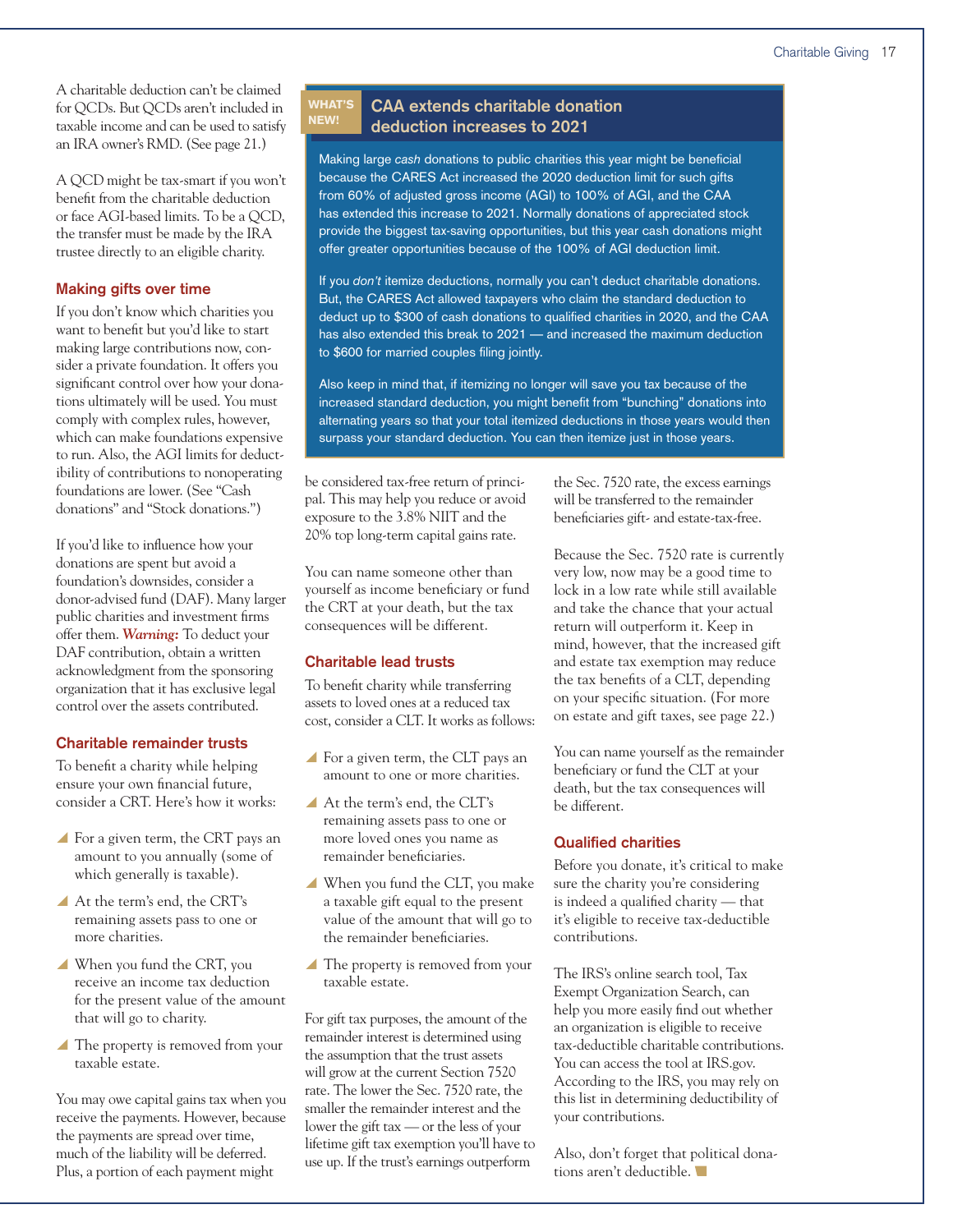# **Planning for children's financial security**

ne of the biggest goals of most parents is that their children become financially secure adults. To pave the way, it's important to show young people the value of saving and provide them with the best education possible. By taking advantage of tax breaks for you and your children, you can do both. If you're a grandparent, you also may be able to take advantage of some of these breaks — or help your grandchildren take advantage of them. **O**

#### **Child credit**

Some higher-income taxpayers who couldn't benefit from the child credit before the TCJA went into effect are now finding that they do. The TCJA has significantly raised the modified adjusted gross income (MAGI) phaseout ranges for the credit. Through 2025, the total credit amount a taxpayer is allowed to claim is reduced by \$50 for every \$1,000 (or part of a \$1,000) by which MAGI exceeds \$200,000, or \$400,000 for married couples filing jointly. The thresholds used to be only \$75,000 and \$110,000, respectively.

Tax credits reduce your tax bill dollar for dollar (unlike deductions, which just reduce the amount of income subject to tax), so they're particularly valuable. Under the TCJA:

- $\blacktriangle$  For each child under age 17 at the end of the tax year, you may be able to claim a \$2,000 credit. This credit has been expanded for 2021, though. See "What's new!"
- $\blacktriangle$  For each qualifying dependent other than a qualifying child (such as a dependent child over the age limit or a dependent elderly parent), a \$500 family credit may be available.

If you adopt, you might be eligible for the adoption credit. It's \$14,440 for 2021, but it's subject to a MAGI-based phaseout that's lower than for the child credit (\$216,660–\$256,660 for both heads of households and joint filers).

#### **"Kiddie tax"**

The "kiddie tax" generally applies to unearned income beyond \$2,200 (for 2021) of children under age 19 and of full-time students under age 24 (unless the students provide more than half of their own support from earned income). Such income is generally taxed at the parents' tax rate.

The purpose of the kiddie tax is to minimize the ability of parents to significantly reduce their family's taxes by transferring income-producing assets to their children in lower tax brackets. Keep the kiddie tax in mind before transferring income-producing assets to children (or grandchildren) who'd be subject to it.

#### **IRAs for teens**

One of the best ways to get children on the right financial track is to set up IRAs for them. Their retirement may seem too far off to warrant saving now, but IRAs can be ideal for teenagers precisely because they likely will have many years to let their accounts grow tax-deferred or tax-free.

WHAT' **NEW** 

The ARPA temporarily enhances some valuable credits and deductions for families:

**Child and dependent care breaks expanded for 2021**

Child tax credit. The ARPA raises the eligibility age to under age 18 at the end of 2021. It also increases the credit to \$3,000 per child, and to \$3,600 per child under age 6 at the end of 2021. However, the increased credit amount (\$1,000 or \$1,600) is subject to lower income phaseouts: It's reduced by \$50 for every \$1,000 (or part of a \$1,000) by which MAGI exceeds \$112,000 for head of household filers, or \$150,000 for married couples filing jointly.

Under the ARPA, taxpayers can receive advance payments (generally by direct deposit) equaling 50% of the IRS's estimate of the taxpayer's 2021 child tax credit from July 2021 through December 2021.

Child and dependent care tax credit. For children under age 13 or other qualifying dependents, generally, a credit is available that equals 20% of the first \$3,000 of qualified expenses for one child or 20% of up to \$6,000 of such expenses for two or more children. So, the maximum credit is usually \$600 for one child or \$1,200 for two or more children.

For 2021, the ARPA increases the credit to 50% of up to \$8,000 in qualified expenses for one child and up to \$16,000 for two or more children — so the credit ultimately is worth up to \$4,000 or \$8,000. The credit is subject to an income-based phaseout beginning at household income levels exceeding \$125,000, but not fully phasing out until \$438,000.

Child and dependent care FSA. Under the ARPA, for 2021, you can contribute up to \$10,500 (up from \$5,000 for 2020) pretax to an employer-sponsored child and dependent care Flexible Spending Account. The plan pays or reimburses you for these expenses. You can't claim a tax credit for expenses reimbursed through an FSA.

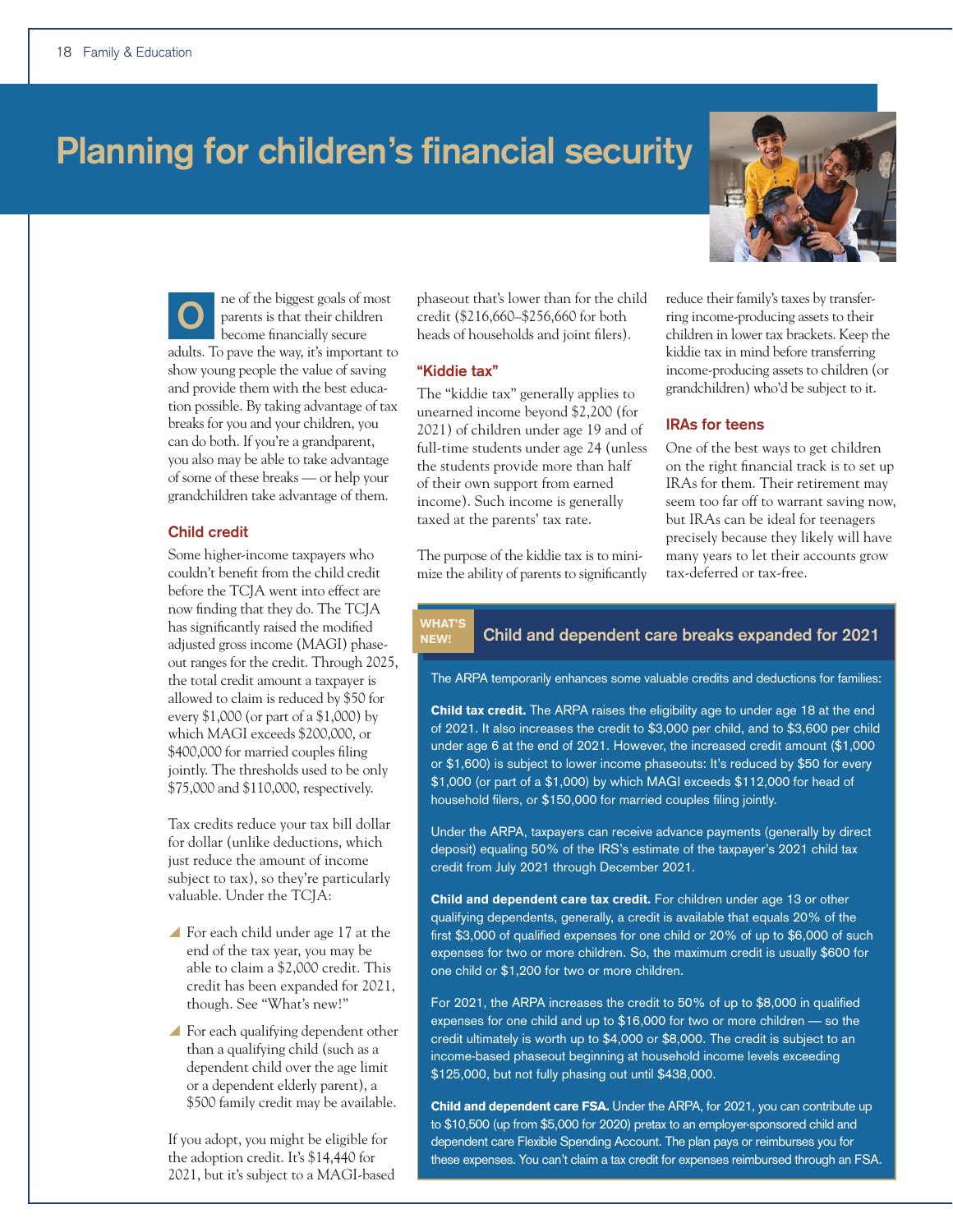The 2021 contribution limit is the lesser of \$6,000 or 100% of earned income. A teen's traditional IRA contributions typically are deductible, but distributions will be taxed. Roth IRA contributions aren't deductible, but qualified distributions will be tax-free.

If your children or grandchildren don't have earned income and you own a business, consider hiring them. As the business owner, you can deduct their pay, and other tax benefits may apply. *Warning:* The children must be paid in line with what you'd pay nonfamily employees for the same work.

#### **529 plans**

Section 529 plans provide another tax-advantaged savings opportunity. You can choose a prepaid tuition plan to secure current tuition rates or a tax-advantaged savings plan to fund education expenses. Here are some of the possible benefits of such plans:

- Although contributions aren't deductible for federal purposes, any growth is tax-deferred. (Some states do offer tax breaks for contributing.)
- $\blacktriangle$  The plans usually offer high contribution limits, and there are no income limits for contributing.
- $\blacktriangle$  There's generally no beneficiary age limit for contributions or distributions.
- You can control the account, even after the child is of legal age.
- You can make tax-free rollovers to another qualifying family member.
- $\blacktriangle$  A special break for 529 plans allows you to front-load five years' worth of annual gift tax exclusions and make up to a \$75,000 contribution (or \$150,000 if you split the gift with your spouse) per beneficiary in 2021.

#### **Prepaid tuition vs. savings plan**

With a 529 *prepaid tuition plan*, if your contract is for four years of tuition, tuition is guaranteed regardless of its cost at the time the beneficiary actually attends the school. One downside is that there's uncertainty in how benefits will be applied if the beneficiary attends a different school. Another negative is that the plan doesn't cover costs other than tuition, such as room and board.

A 529 *college savings plan*, on the other hand, can be used to pay a student's expenses at most postsecondary educational institutions. Distributions used to pay the following expenses are income-tax-free for federal purposes and potentially also for state purposes, making the tax deferral a permanent savings:

- $\triangle$  Qualified postsecondary school expenses, such as tuition, mandatory fees, books, supplies, computer equipment, software, Internet service and, generally, room and board,
- Elementary and secondary school tuition of up to \$10,000 per year per student, and
- Up to \$10,000 of student loans per beneficiary.

The biggest downside may be that you don't have direct control over investment decisions; you're limited to the options the plan offers. Additionally, for funds already in the plan, you can make changes to your investment options only twice during the year or when you change beneficiaries. For these reasons, some taxpayers prefer Coverdell ESAs.

But each time you make a new contribution to a 529 savings plan, you can select a different option for that contribution, regardless of how many times you contribute throughout the year. And every 12 months you can make a tax-free rollover to a different 529 plan for the same child.

#### **ESAs**

Coverdell Education Savings Accounts are like 529 savings plans in that contributions aren't deductible for federal purposes, but plan assets can grow tax-deferred and distributions used to pay qualified education expenses are income-tax-free.

One of the biggest ESA advantages used to be that they allowed tax-free distributions for elementary and secondary school costs and 529 plans didn't. With the TCJA enhancements to 529 plans, this is less of an advantage. But ESAs still have a leg up because they can be used for elementary and secondary school expenses other than just tuition — and there's no dollar limit on these annual distributions. Another advantage is that you have more investment options.

ESAs are worth considering if you'd like to have direct control over how your contributions are invested or if you want to fund elementary or secondary education expenses in excess of \$10,000 per year or that aren't tuition.

But the \$2,000 contribution limit is low, and it begins to phase out at a MAGI of \$190,000 for married couples filing jointly and \$95,000 for other filers. No contribution can be made when MAGI hits \$220,000 and \$110,000, respectively.

Also, contributions can generally be made only for beneficiaries under age 18. When the beneficiary turns age 30, the ESA generally must be distributed within 30 days, and any earnings may be subject to tax and a 10% penalty.

#### **ABLE accounts**

Achieving a Better Life Experience accounts offer a tax-advantaged way to fund qualified disability expenses for a beneficiary who became blind or disabled before age 26. For federal purposes, tax treatment is similar to that of Sec. 529 college savings plans.

Under the TCJA, through 2025, 529 plan funds can be rolled over to an ABLE account without penalty if the ABLE account is owned by the beneficiary of the 529 plan or a member of the beneficiary's family. Such rolled-over amounts count toward the ABLE account annual rollover and contribution limit (\$15,000 for 2021).

#### **Education credits**

If you have a child in college or graduate school, you may not qualify for one of these credits because your income is too high (phaseout range of \$80,000–\$90,000; \$160,000–\$180,000 for joint filers), but your child might:

**American Opportunity credit.** This tax break covers 100% of the first \$2,000 of tuition and related expenses and 25% of the next \$2,000 of expenses. The maximum credit, per student, is \$2,500 per year for the first four years of post-secondary education.

**Lifetime Learning credit.** This tax break — up to \$2,000 per tax return is available for postsecondary education expenses beyond the first four years.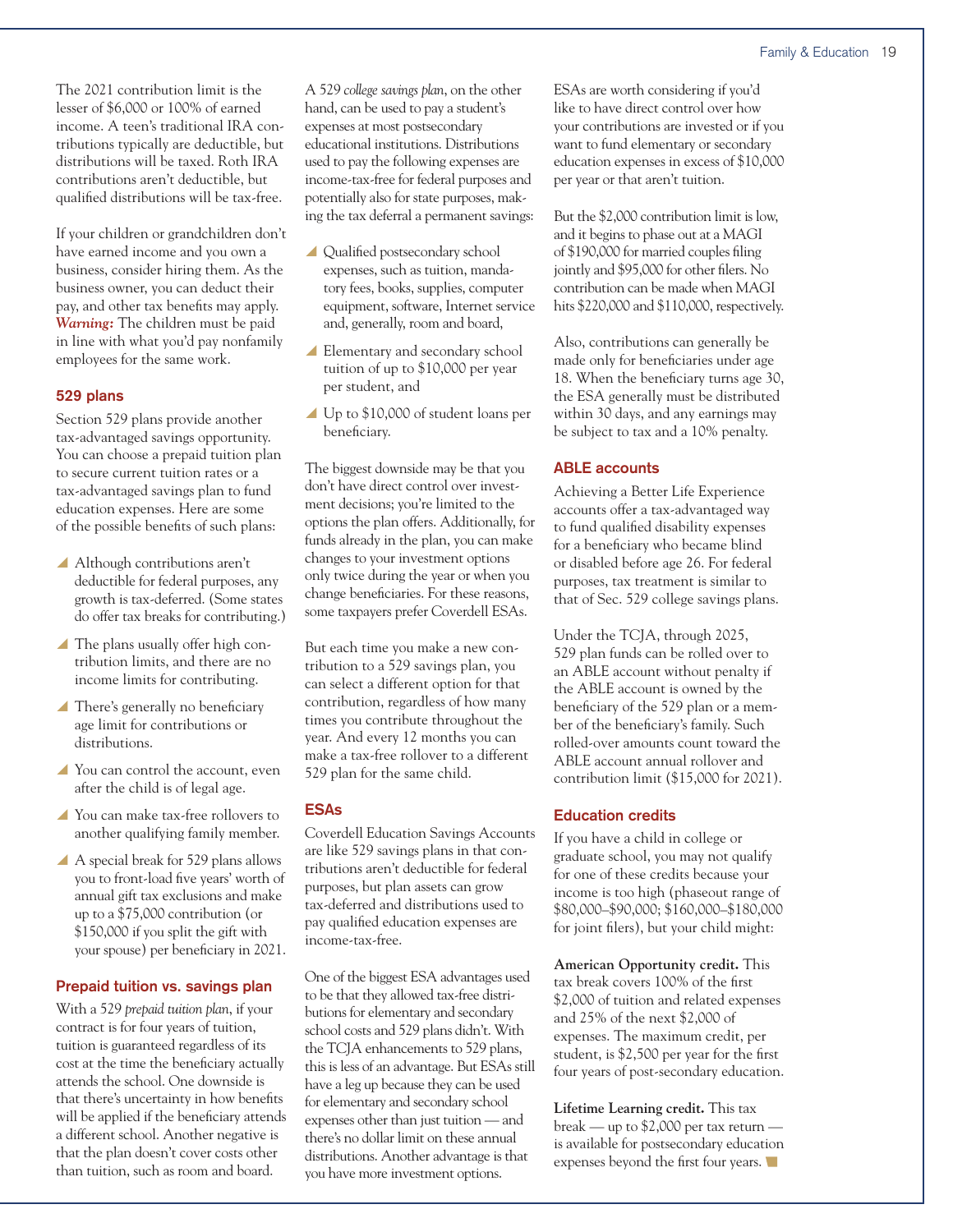# **Make the most of tax-advantaged retirement plans**



t's true that the amount high-income taxpayers are allowed to contribute to tax-advantaged retirement plans is limited. However, the exponential power of tax-deferred (or in the case of Roth accounts, tax-free) compounding makes these plans hard to pass up. And consider this: Contributions to a traditional plan reduce your AGI and, therefore, could help preserve your eligibility for certain tax breaks and avoid triggering certain taxes or higher rates. But be careful when taking retirement plan distributions — they could have the opposite effect. To fully leverage retirement plan advantages, look ahead and watch out for tax traps. **I**

#### **Retirement plan contributions**

Contributing the maximum you're allowed (see Chart 6) to an employersponsored defined contribution plan, such as a  $401(k)$ , is likely a smart move:

- $\triangle$  Contributions are typically pretax, reducing your modified adjusted gross income (MAGI). This in turn can help you reduce or avoid exposure to the 3.8% NIIT. (See page 11.)
- ▲ Plan assets can grow tax-deferred meaning you pay no income tax until you take distributions.
- Your employer may match some or all of your contributions.

If you participate in a  $401(k)$ ,  $403(b)$ or 457 plan, it may allow you to designate some or all of your contributions as Roth contributions. While Roth contributions don't reduce your current MAGI, qualified distributions will be tax-free. The opportunity to make such Roth contributions may be beneficial for higher-income earners because they're ineligible to contribute to a Roth IRA.

#### **Roth IRA conversions**

If you have a traditional IRA, a partial or full conversion to a Roth IRA can allow you to turn tax-*deferred* future growth into tax-*free* growth. It also can provide estate planning advantages. Unlike other retirement plans, Roth IRAs don't require you to take distributions during your lifetime, so you can let the entire balance grow tax-free for the benefit of your heirs.

But the converted amount is taxable in the year of the conversion. Whether a conversion makes sense for you depends on factors such as:

- $\blacktriangle$  Your age,
- Whether the conversion would push you into a higher income tax bracket or trigger the 3.8% NIIT,
- Whether you can afford to pay the tax on the conversion,
- Your tax bracket now and expected tax bracket in retirement, and
- y Whether you'll need the IRA funds in retirement.

With tax rates particularly low now under the TCJA (and perhaps a better chance that your rate at retirement will be higher), it may be a good time for a Roth conversion. Your tax advisor can run the numbers and help you decide if a conversion is right for you this year.

If you *don't* have a traditional IRA, consider "back door" Roth IRA contributions. You set up a traditional account and make a nondeductible contribution to it. You then wait until the transaction clears and convert the traditional account to a Roth account. The only tax due will be on any growth in the account between the time you made the contribution and the date of conversion.

#### **Early withdrawals**

With a few exceptions, retirement plan distributions before age 591/2 are subject to a 10% penalty on top of any income tax that ordinarily would be due on a withdrawal. This means that, if you're in the top tax bracket of 37%, you can lose almost half of your withdrawal to taxes and penalties — and perhaps more than half if you're also subject to state income taxes and/or penalties. Additionally, you'll lose the potential tax-deferred future growth on the withdrawn amount.

If you have a Roth account, you can withdraw up to your contribution amount without incurring taxes or

# CHART 6 **Retirement plan contribution limits for 2021**

|                                                    | <b>Regular contribution</b> | Catch-up contribution <sup>1</sup> |
|----------------------------------------------------|-----------------------------|------------------------------------|
| <b>Traditional and Roth IRAs</b>                   | \$6,000                     | \$1,000                            |
| 401(k)s, 403(b)s,<br>457s and SARSEPs <sup>2</sup> | \$19,500                    | \$6,500                            |
| <b>SIMPLE<sub>s</sub></b>                          | \$13,500                    | \$3,000                            |

**Note:** Other factors may further limit your maximum contribution. If you're a business owner or<br>self-employed, you may be able to set up a plan that allows you to make much larger contributions.<br>(See Chart 4 on page 15.)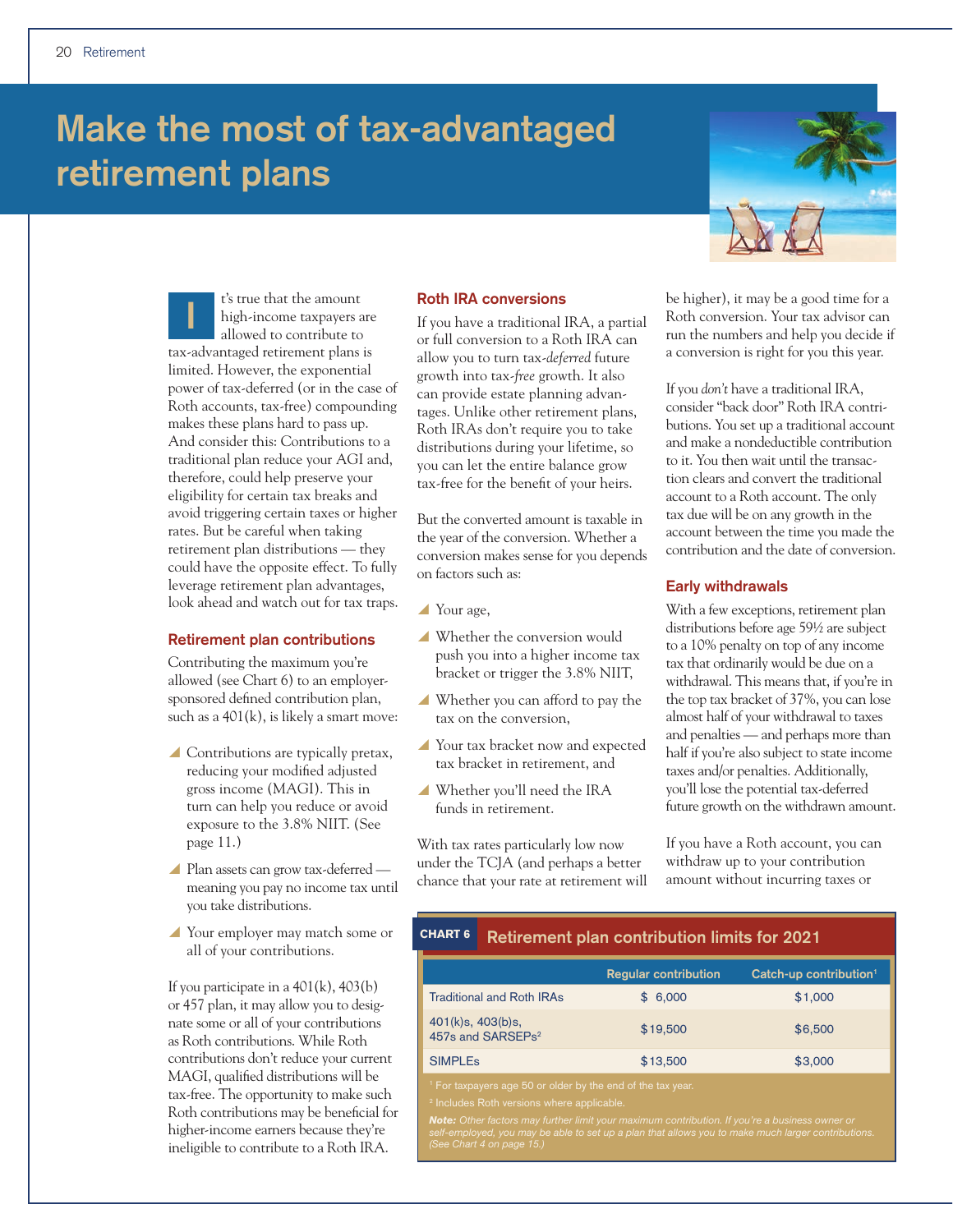#### WHAT'S NEW!

### **Taking advantage of tax breaks on COVID-19 distributions**

In response to the COVID-19 crisis, the CARES Act waived the 10% early withdrawal penalty — along with providing additional tax advantages that taxpayers age 59½ and older can also benefit from — on COVID-19-related distributions up to \$100,000. These generally were 2020 withdrawals made by someone who had been (or whose family had been) infected with COVID-19 or who had been economically harmed by the virus. If you took an eligible 2020 distribution, consider these tax-deferral options:

Recontribute the distributions. Normally once you've taken a distribution, you have only 60 days to return it to the plan. But the CARES Act created an exception for eligible COVID-19 distributions: They may be recontributed to the retirement plan over the three-year period starting the day after the withdrawal.

If you can afford to do so, this is likely the best option. You can avoid current tax liability, and the funds can return to growing tax deferred, building up your retirement nest egg. Depending on when you recontribute, you may have to initially pay some tax and then file an amended return after the recontribution to get that tax back.

Spread out the income tax payments. Generally, tax on retirement plan distributions is due by the filing deadline for the year the distribution was taken. But under the CARES Act, you can spread out the reporting of eligible COVID-19 distributions evenly over 2020, 2021 and 2022.

If you can't afford to recontribute the distribution, this option might be beneficial though if your 2020 tax bracket was lower than usual, you may be better off reporting the entire distribution on your 2020 return (filing an amended return if necessary). Also, you still have the option to return some or all of the distribution up until the end of the three-year period; you'll just need to file one or more amended returns to get the tax refunded.

The rules are complex, so be sure to consult your tax advisor.

penalties. But you'll be losing the potential tax-free growth on the withdrawn amount.

So if you're in need of cash, consider tapping your taxable investment accounts rather than dipping into your retirement plan. (See page 8 for information on the tax treatment of investments.)

#### **Leaving a job**

When you change jobs or retire, avoid taking a lump-sum distribution from your employer's retirement plan because it generally will be taxable — and potentially subject to the 10% earlywithdrawal penalty. These options help avoid current income tax and penalties:

**Staying put.** You may be allowed to leave your money in your old plan. But if you'll be participating in a new employer's plan or you already have an IRA, keeping track of multiple plans can make managing your retirement assets more difficult.

**A rollover to your new employer's plan.** If you're changing jobs and this will leave you with only one retirement plan to keep track of, it may be a good solution. But evaluate how well the new plan's investment options meet your needs.

**A rollover to an IRA.** If you participate in a new employer's plan, this will require keeping track of two plans. But it may be the best alternative because IRAs offer nearly unlimited investment choices.

If you choose a rollover, request a *direct* rollover from your old plan to your new plan or IRA. If the funds are sent to you by check, you'll need to make an *indirect* rollover within 60 days to avoid tax and potential penalties.

*Warning:* If you don't do a direct rollover, the check you receive from your old plan may be net of 20% federal income tax withholding. Your subsequent indirect rollover must be of the gross amount

(making up for the withheld amount with other funds) or you'll be subject to income tax — and potentially the 10% penalty — on the difference.

#### **RMDs**

Historically, after taxpayers have reached age 70½, they've had to begin to take annual required minimum distributions from their IRAs (except Roth IRAs) and, generally, from any defined contribution plans. However, the age has increased to 72 for taxpayers who didn't turn age 70½ before Jan. 1, 2020 (that is, were born after June 30, 1949).

If you don't comply with RMD rules, you can owe a penalty equal to 50% of the amount you should have withdrawn but didn't. You can avoid the RMD rule for a non-IRA Roth plan by rolling the funds into a Roth IRA.

*Warning:* The RMD waiver available in 2020 hasn't been extended to 2021.

Waiting as long as possible to take distributions generally is advantageous because of tax-deferred compounding. But a distribution (or larger-thanrequired distribution) in a year your tax rate is lower than usual may save tax.

Be sure, however, to consider the lost future tax-deferred growth and, if applicable, whether the distribution could: 1) cause Social Security payments to become taxable, 2) increase incomebased Medicare premiums and prescription drug charges, or 3) affect other tax breaks with income-based limits.

Also keep in mind that, while retirement plan distributions aren't subject to the additional 0.9% Medicare tax (see page 4) or 3.8% NIIT, they are included in your MAGI. That means they could trigger or increase the NIIT, because the thresholds for that tax are based on MAGI.

If you've inherited a retirement plan, consult your tax advisor about the distribution rules that apply to you.

*Warning:* The time period for distributions has been reduced to 10 years for beneficiaries — other than surviving spouses and certain others — inheriting plans after Dec. 31, 2019.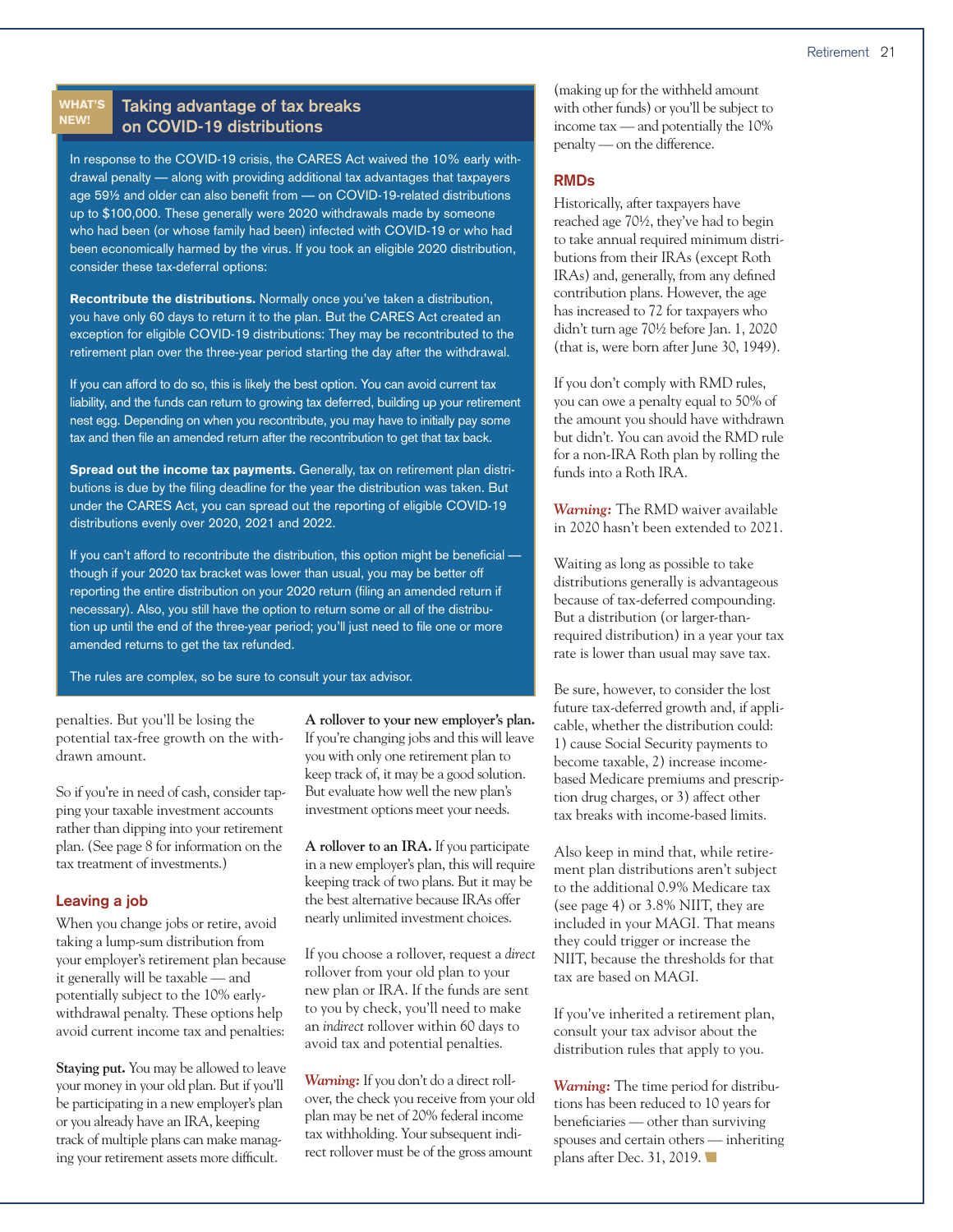# **Today's tax savings opportunities may not be available tomorrow**



ecause the TCJA has put estate, gift and generationskipping transfer (GST) tax exemptions at record-high levels, far fewer taxpayers are worrying about these taxes. But the high exemptions are only temporary, and proposed tax law changes could also increase taxes when assets are transferred. So whether or not you'd be subject to estate taxes under the current exemptions, it's a good idea to consider whether you can seize opportunities to potentially lock in tax savings today. **B**

#### **Estate tax**

While the TCJA keeps the estate tax rate at 40%, it has doubled the exemption base amount from \$5 million to \$10 million. The inflation-adjusted amount for 2021 is \$11.7 million. (See Chart 7.)

Without further legislation, the estate tax exemption will return to an inflation-adjusted \$5 million in 2026. So taxpayers with estates in the roughly \$6 million to \$12 million range (twice that for married couples), whose estates would escape estate taxes if they were to die while the doubled exemption is in effect, still need to keep potential post-2025 estate tax liability in mind. Plus, it's possible the exemption could be reduced sooner.

### **Gift tax**

The gift tax continues to follow the estate tax, so the gift tax exemption also has increased under the TCJA. (See Chart 7.) Any gift tax exemption used during your lifetime reduces the estate tax exemption available at death. Using up some of your exemption during your lifetime can be tax-smart, especially if your estate exceeds roughly \$6 million (twice that if you're married). (See Case Study 6.)

Under the "annual exclusion," you also can exclude certain gifts of up to \$15,000 per recipient in 2021 (\$30,000 if your spouse elects to split the gift with you or you're giving joint or community property) without depleting any of your gift and estate tax exemption.

*Warning:* Each year you need to use your annual exclusion by Dec. 31. The exclusion doesn't carry over from year to year. For example, if you didn't make an annual exclusion gift to your granddaughter last year, you can't add \$15,000 to your 2021 exclusion to make a \$30,000 tax-free gift to her this year.

### **GST tax**

The GST tax generally applies to transfers (both during your lifetime and at death) made to people more than one generation below you, such as your grandchildren. This is in addition to any gift or estate tax due. The GST tax exemption also has increased under the TCJA. (See Chart 7.)

The GST tax exemption can be a valuable tax-saving tool for taxpayers with large estates whose children also have — or may eventually have large estates. With proper planning, they can use the exemption to make transfers to grandchildren and avoid any tax at their children's generation.

#### **State taxes**

Even before the TCJA, some states imposed estate tax at a lower threshold than the federal government did. Now the differences in some states are even more dramatic. To avoid unexpected tax liability or other unintended consequences, consult a tax advisor familiar with the law of your particular state.

#### **Exemption portability**

If part (or all) of one spouse's estate tax exemption is unused at that spouse's death, the estate can elect to permit the surviving spouse to use the deceased spouse's remaining exemption. This exemption "portability" provides flexibility at the first spouse's death, but it has some limits. Portability is available only from the most recently deceased spouse, doesn't apply to the GST tax exemption and isn't recognized by many states.

And portability doesn't protect future growth on assets from estate tax like applying the exemption to a credit shelter (or bypass) trust does. Such a trust also offers creditor and remarriage protection, GST tax planning, and possible state estate tax benefits.

So married couples should still consider these trusts — and consider transferring assets to each other as necessary to fully fund them at the first death. Transfers to a spouse (during life or at death) aren't subject to gift or estate tax as long as the recipient spouse is a U.S. citizen.

# **2021 transfer tax exemptions and rates**

|                                                                    | <b>Estate tax</b>            | Gift tax        | <b>GST tax</b>  |
|--------------------------------------------------------------------|------------------------------|-----------------|-----------------|
| <b>Exemption</b>                                                   | $$11.7$ million <sup>1</sup> | $$11.7$ million | $$11.7$ million |
| 40%<br>Rate<br>40%<br>40%                                          |                              |                 |                 |
| <sup>1</sup> Less any gift tax exemption already used during life. |                              |                 |                 |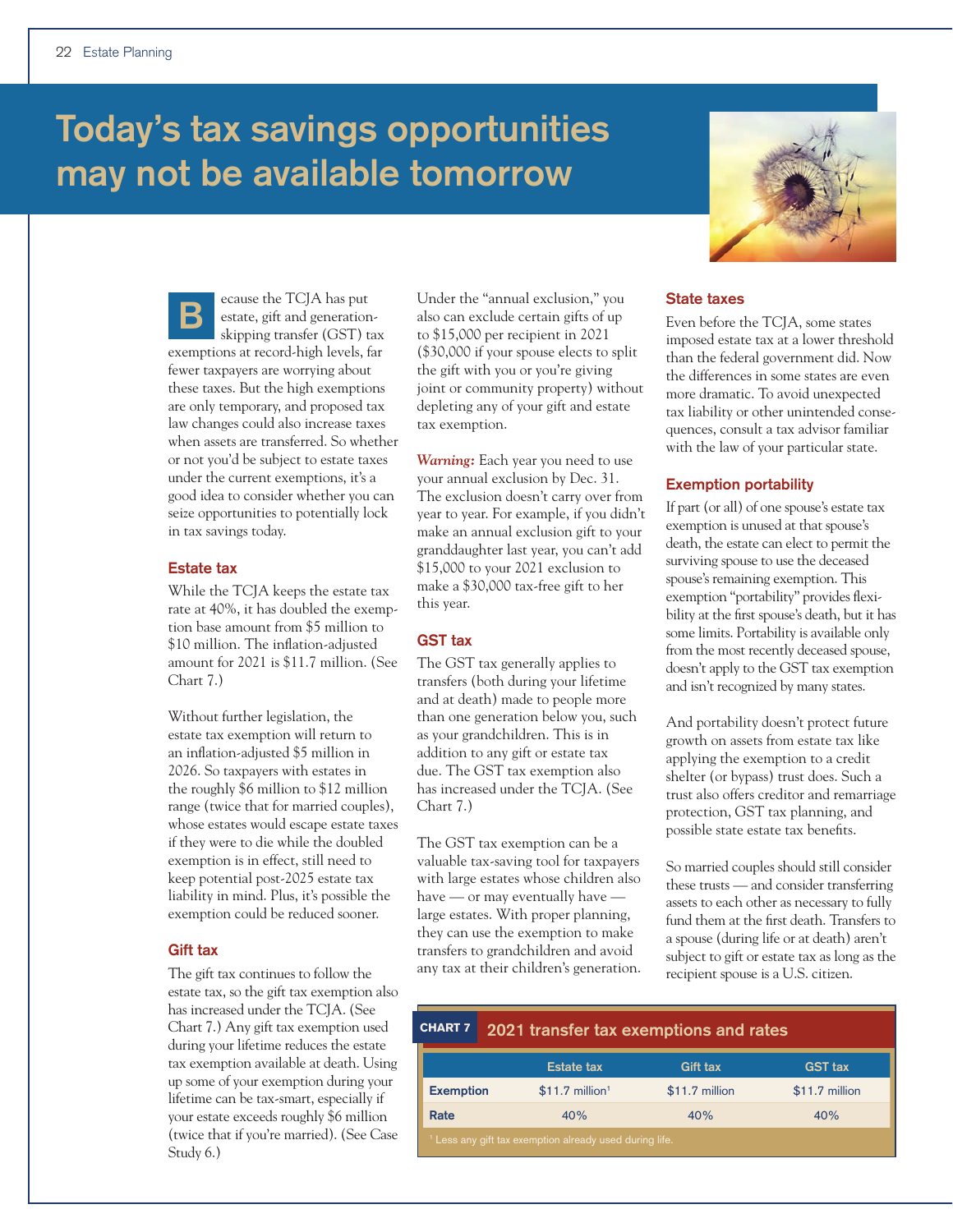#### **Tax-smart giving**

Giving away assets now will help reduce the size of your taxable estate. Here are some strategies for tax-smart giving:

**Choose gifts wisely.** Consider both estate and income tax consequences and the economic aspects of any gifts you'd like to make:

- ▲ To minimize *estate tax*, gift property with the greatest future appreciation potential.
- y To minimize *your beneficiary's income tax*, gift property that hasn't appreciated significantly while you've owned it.
- y To minimize *your own income tax*, don't gift property that's declined in value. Instead, consider selling the property so you can take the tax loss and then gifting the sale proceeds.

*Warning:* It's been proposed that, when appreciated assets are transferred, gains beyond a specific limit be included in the taxable income of the giver (or of the estate in the case of a bequest). There would be some exceptions, however. Check with your tax advisor for the latest information.

### **Plan gifts to grandchildren carefully.**

Annual exclusion gifts are generally exempt from the GST tax, so they also help you preserve your GST tax exemption for other transfers. For gifts to a grandchild that don't qualify for the exclusion to be tax-free, you generally must apply both your GST tax exemption and your gift tax exemption.

#### **Pay tuition and medical expenses.**

You may pay these expenses without the payment being treated as a taxable gift to the student or patient, as long as the payment is made directly to the provider.

**Make gifts to charity.** Donations to qualified charities aren't subject to gift tax. They may also be eligible for an income tax deduction. (See page 16.)

#### **2021 might be a good year to make "taxable" gifts** CASE STUDY 6



Louis has an estate of \$12 million. In 2021, he has already made \$15,000 annual exclusion gifts to each of his chosen beneficiaries. With future inflation adjustments, the exemption might be enough to protect his entire estate.

But he's in good health and believes he'll live beyond 2025. He also thinks that the exemption might be reduced sooner. So he's

concerned about having substantial estate tax exposure, especially considering that his assets likely will continue to appreciate.

His tax advisor suggests that he make some gifts beyond the annual exclusion this year. Louis uses \$6 million of his gift tax exemption to make additional "taxable" gifts. Therefore, his estate can't use that amount as an exemption. But he protects at least \$6 million from gift and estate tax, even if the exemption drops below \$6 million during his lifetime.

He also removes the future appreciation from his estate. If the assets, say, double in value before Louis's death, the gift will essentially have removed \$12 million from his estate. This amount escapes the estate tax.

He does, however, need to keep in mind his beneficiaries' income tax. Gifted assets don't receive the "step-up" in basis that bequeathed assets do. This means that, if beneficiaries sell the assets, their taxable capital gains will be determined based on Louis's basis in the assets. So their capital gains tax could be higher than if they inherited the assets. But there also have been proposals to change the rules regarding when gains on transferred appreciated assets are taxed. See the warning under "Choose gifts wisely" at left.

**Gift interests in your business.** If you own a business, you can leverage your gift tax exclusions and exemption by gifting ownership interests, which may be eligible for valuation discounts for lack of control and marketability. For example, you could gift an ownership interest worth up to \$20,000 (on a controlling basis) tax-free, assuming a combined discount of 25%. That's because the discounted value of the gift wouldn't exceed the \$15,000 annual exclusion.

**Gift interests in an FLP.** Another way to benefit from valuation discounts is to set up a family limited partnership. You fund the FLP with assets such as public or private stock and real estate, and then gift limited partnership interests.

*Warning:* The IRS may challenge valuation discounts; a professional, independent valuation is recommended. The IRS also scrutinizes FLPs, so be sure to set up and operate yours properly.

#### **Trusts**

Trusts can provide a way to transfer assets and potentially enjoy tax savings

while preserving some control over what happens to the transferred assets. For those with large estates, funding trusts now, while the gift tax exemption is high, may be particularly tax-smart. Here are some types of trusts to consider:

**A qualified personal residence trust (QPRT).** It allows you to give your home to your children today removing it from your taxable estate at a reduced gift tax cost (provided you survive the trust's term) — while you retain the right to live in it for a specified period.

**A grantor-retained annuity trust (GRAT).** It works on the same principle as a QPRT, but allows you to transfer other assets; you receive payments back from the trust for a specified period.

**A GST — or "dynasty" — trust.** It can help you leverage both your gift and GST tax exemptions. And it can be an excellent way to potentially lock in the currently high exemptions while removing future appreciation from your estate.